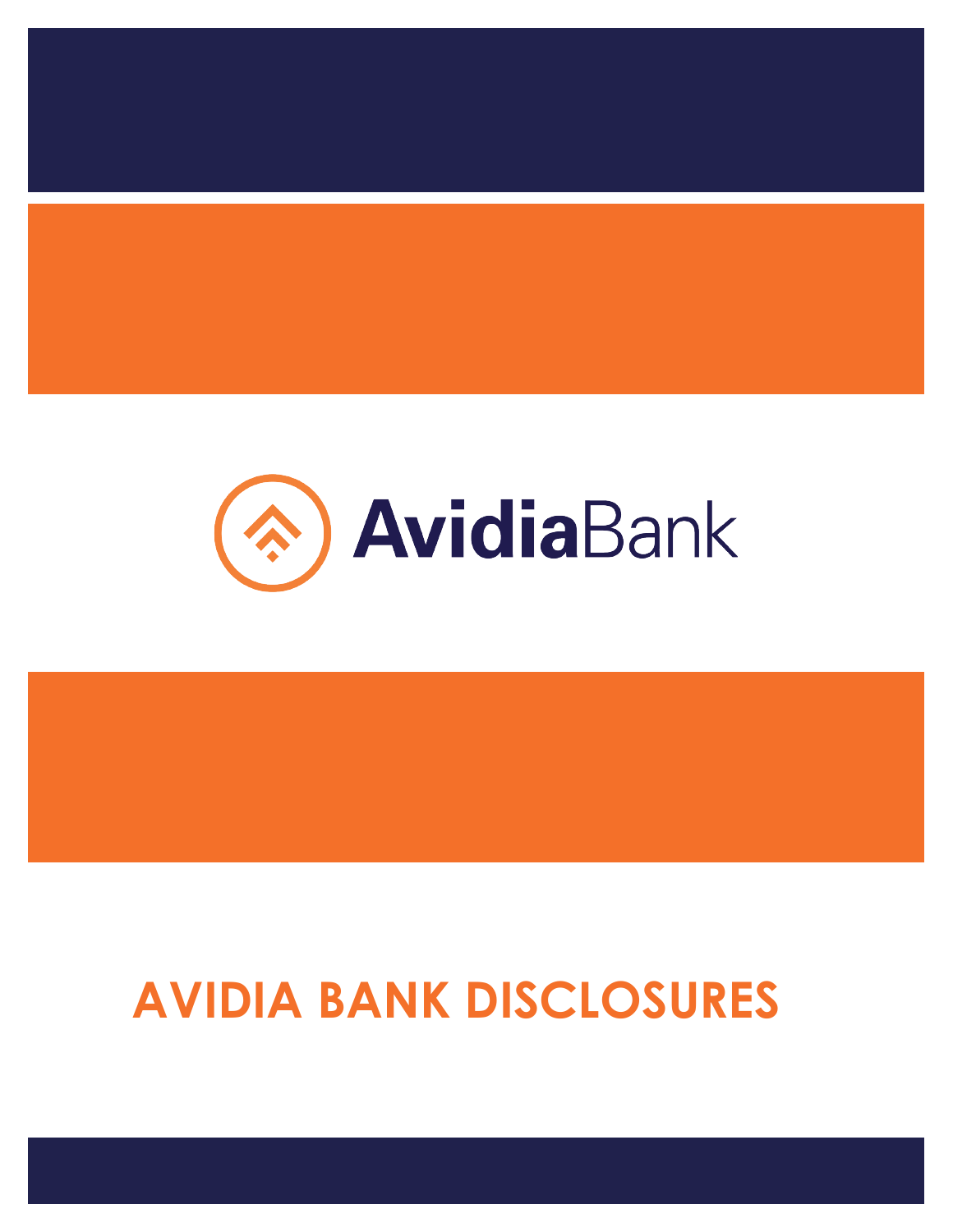

# **TABLE OF CONTENTS**

| Health Savings Account Custodial Agreement                     |    |
|----------------------------------------------------------------|----|
| Health Savings Deposit Account Agreement                       | 14 |
| Health Savings Account Truth-In-Savings Disclosure             | 23 |
| Health Savings Account Funds Availability Disclosure Agreement | 25 |
| Health Savings Account External Funds Transfer Agreement       |    |







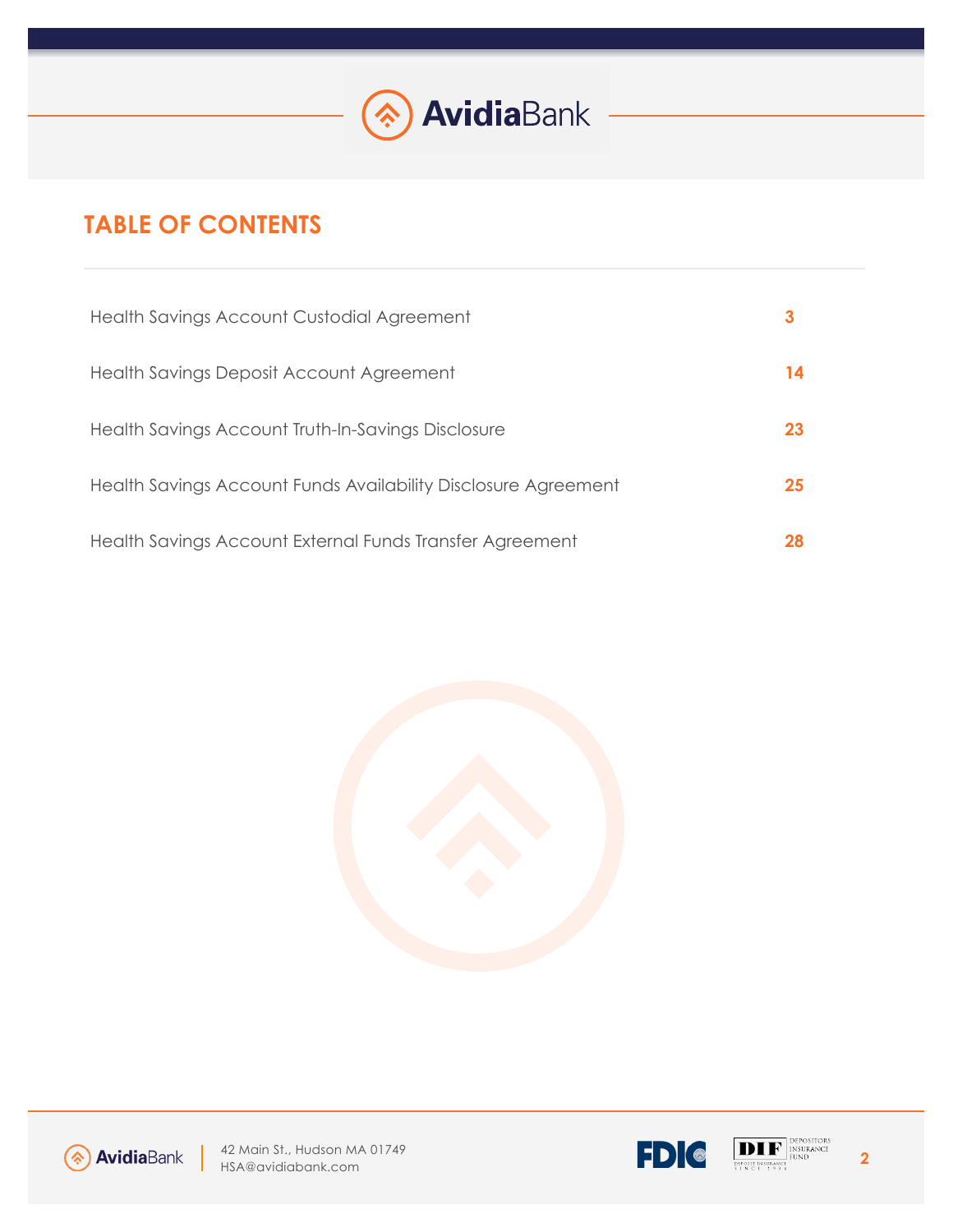

# **HEALTH SAVINGS ACCOUNT CUSTODIAL AGREEMENT**

### **FORM 5305-C UNDER SECTION 223 OF THE INTERNAL REVENUE CODE**

### **INTRODUCTION**

The Account Owner named on the Health Savings Account Application ("Account Owner," and also referred to herein using pronouns such as "you" and "your") is establishing this Health Savings Account ("HSA" or "Custodial Account" or the "Account") exclusively for the purpose of paying or reimbursing Qualified Medical Expenses of the Account Owner, his or her spouse, and Dependents. The Account is being opened by Avidia Bank ("Custodian," and also referred to herein using pronouns such as "we," "us" and "our"). The Account Owner has assigned to this Custodial Account the funds described related to their Health Savings Account. For married persons, each spouse who is eligible to open an HSA and wants to contribute to an HSA must establish his or her own account. The identifying number for an HSA will be the Account Owner's individual HSA account number.

As Custodian for the Account, we will cause the Account Owner's funds to be placed into a deposit account (the "Deposit Account") at a depository institution (the "Depository") selected by us in our sole discretion whose accounts are insured by the Federal Deposit Insurance Corporation ("FDIC"). The Depository may be Avidia Bank or another FDIC insured depository institution.

If we place the Account Owner's funds with a Depository other than Avidia Bank, the Deposit Account will be recorded on the records of the Depository in our name as Custodian for you in a manner that will permit the Deposit Account to be FDIC insured to the same extent as if you held it directly with the Depository. You will receive periodic Account statements that will reflect your ownership of your HSA funds held in the Deposit Account. You should retain the Account statement(s) for your records.

While we are acting as the Custodian for your Account, all contributions to your HSA (made by you, your employer, a family member or any other person) will be made to us, and we will cause the funds to be deposited to the Deposit Account. We will cause funds to be disbursed from the Deposit Account pursuant to this Health Savings Account Custodial Agreement. You may not transfer the Deposit Account directly to another depository institution.



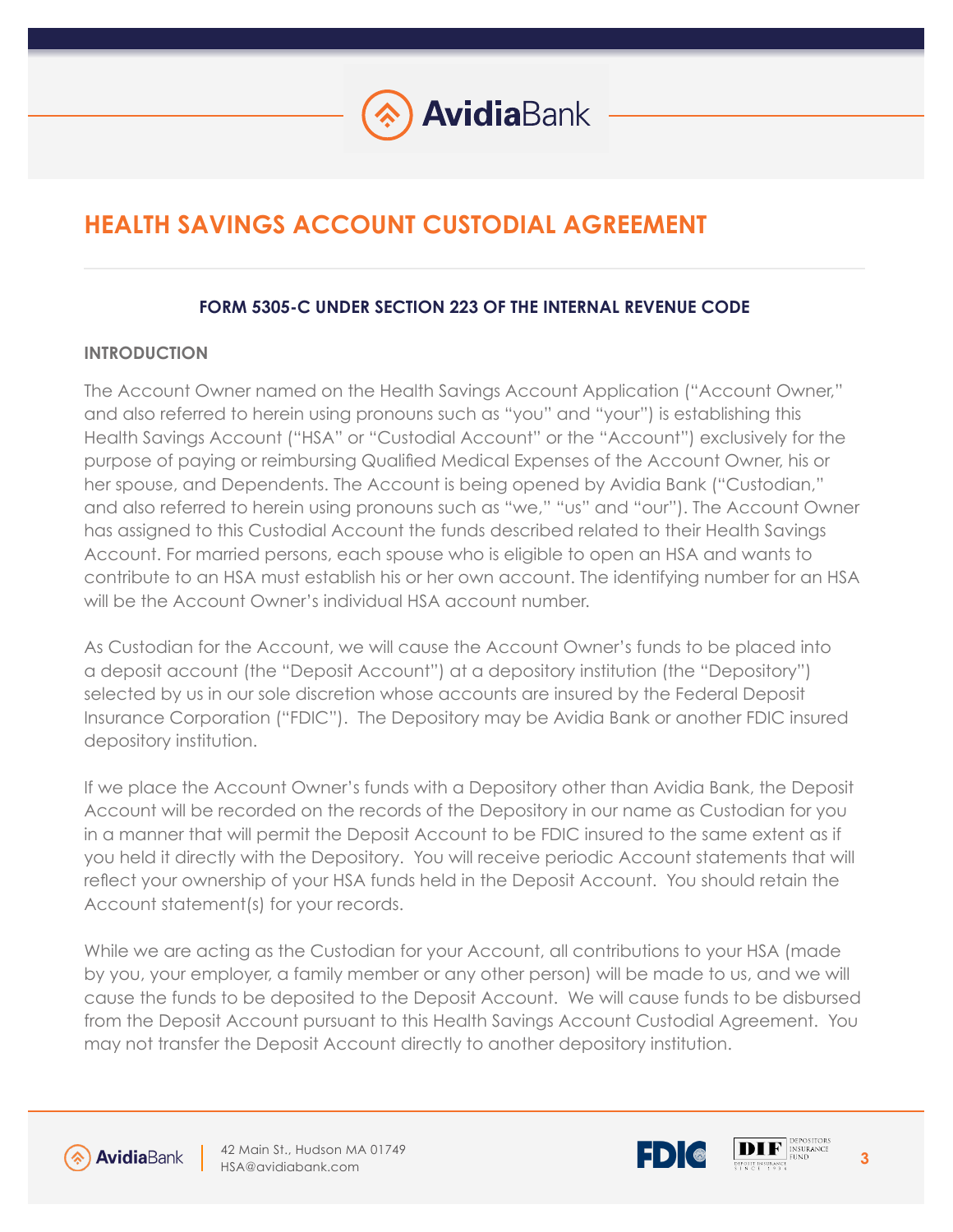

At your election, you may dismiss us as Custodian in accordance with Article XII, below, and appoint a successor custodian or trustee authorized to act as such in relation to HSAs under the Code. As soon as is practicable following written notice of the appointment of such a successor custodian or trustee, we will cause the funds in the Deposit Account to be transferred the successor custodian or trustee.

# **ACCOUNT OWNER REPRESENTATIONS OF ELIGIBILITY**

The Account Owner represents that, unless this Account is used solely to make Rollover or Transfer Contributions as defined below, he or she is eligible to contribute to this HSA; specifically, that he or she: (1) is covered under a High Deductible Health Plan ("HDHP"); (2) is not also covered by any other health plan that is not an HDHP (with certain exceptions described herein for plans providing preventive care and limited types of permitted insurance and permitted coverage); (3) is not enrolled in Medicare; and (4) cannot be claimed as a Dependent on another person's tax return. Avidia Bank has no obligation to verify that any applicant for an Account is eligible to establish an HSA under applicable laws and regulations.

# **PURPOSE OF FORM 5305-C**

IRS Form 5305-C, on which this section of the Health Savings Account Custodial Agreement is based, is a model custodial account agreement that has been approved by the IRS, with permissible additional provisions that may be agreed to between the Custodian and Account Owner. The model agreement provisions provided by the IRS as well as the additional provisions added by Avidia Bank are contained within this Agreement. Also, further provisions applicable to the HSA, including certain disclosures required by various banking laws and regulations. An HSA is established subject to the acknowledgment of this Agreement. The agreement can be acknowledged at any time during the tax year. An HSA must be created in the United States for the exclusive benefit of the Account Owner.

Do not file Form 5305-C or any part of this Agreement with the IRS. Instead, keep the Agreement with your records.

For more information on HSAs, see Notice 2004-2, 2004-2 I.R.B. 269, Notice 2004-50, 2004-33 I.R.B. 196, Pub. 969, Health Savings Accounts and Other Tax-Favored Health Plans, and other IRS published guidance.





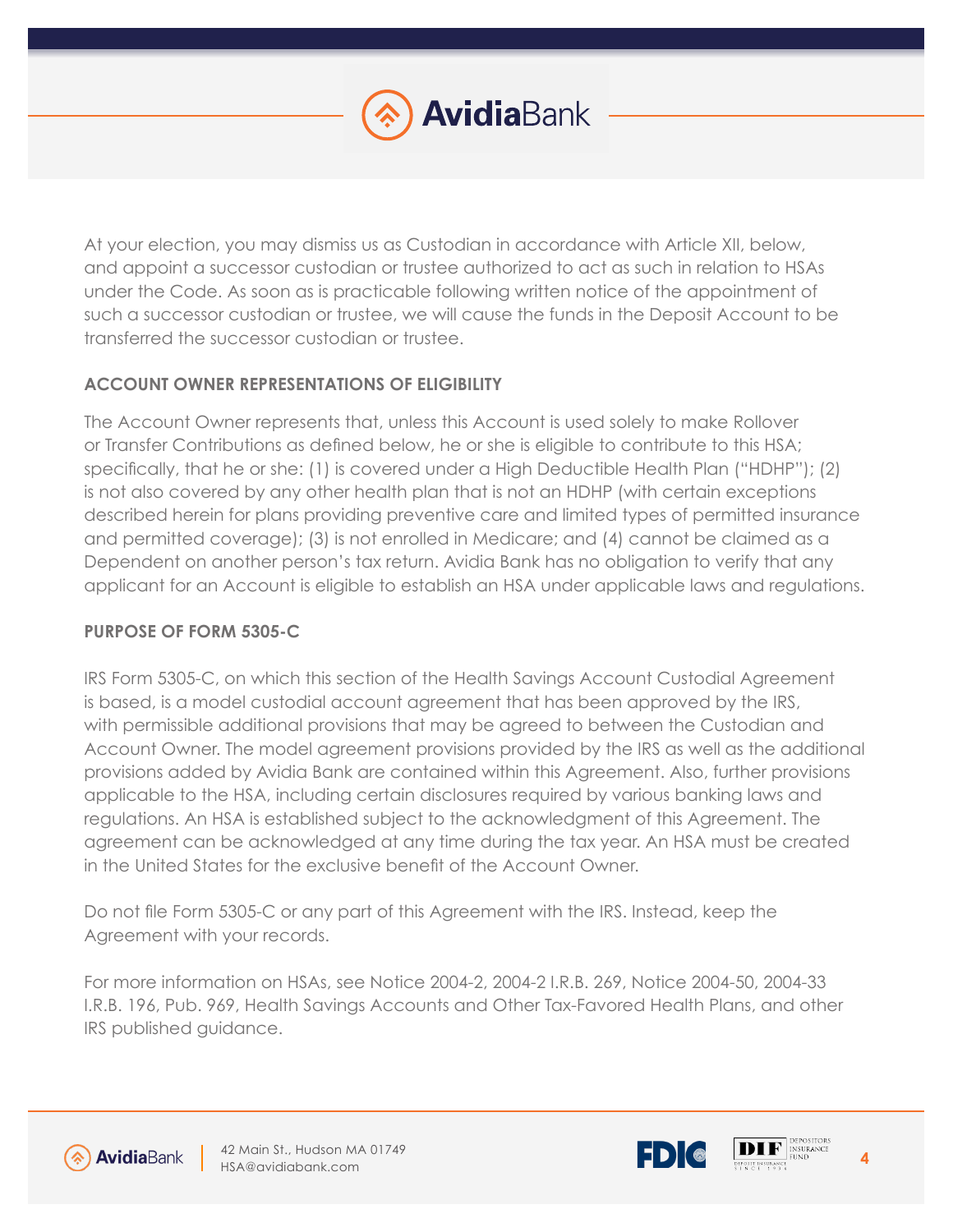

### **DEFINITIONS**

Certain terms used in this Agreement, which are not defined elsewhere herein, shall have the following meanings:

- 1. "Agreement" means this Health Savings Account Custodial Agreement and Avidia Bank Disclosure booklet, including all provisions set forth under the headings of "Health Savings Account Custodial Agreement," "Health Savings Account Deposit Agreement," "Health Savings Account Truth in Savings Disclosure," "Health Savings Account Funds Availability Disclosure Agreement," "Health Savings Account External Funds Transfer Agreement," and "Health Savings Account Disclosure Statement," as any of the foregoing may be amended from time to time.
- 2. "Archer MSA" means an Archer Medical Savings Account, as defined in Code Section 220(d).
- 3. "Beneficiary" means the beneficiary or beneficiaries named by the Account Owner to receive the funds remaining in the Account upon the Account Owner's death.
- 4. "Code" means the Internal Revenue Code of 1986, as amended or replaced from time to time, and any regulations thereto.
- 5. "Dependent" means a dependent, as defined in Code Section 152 (determined) without regard to Code Sections 152(b)(1), (b)(2) and (d)(1)(B)), of the Account Owner.
- 6. "Family Coverage" under an HDHP is coverage that is not Self-Only Coverage.
- 7. "HDHP" or "High Deductible Health Plan" means a plan described in Code Section 223(c) (2). (See Section III.A. of the Health Savings Account Disclosure Statement portion of this Agreement for more information regarding when an insurance plan qualifies as a High Deductible Health Plan under Code Section 223(c)(2)).
- 8. "HSA" or "Health Savings Account" means a health savings account, as defined in Code Section 223(d).
- 9. "IRS" means the Internal Revenue Service.
- 10. "Qualified Medical Expenses," as defined in Code Section 223(d)(2), means amounts paid for certain specified (but not all) expenses related to medical care. (See Section VII.B. of the Health Savings Account Disclosure Statement for further information regarding Qualified Medical Expenses.)
- 11. "Rollover Contribution" or "Custodial Transfer" means a contribution of a distribution described in Code Sections 220(f)(5) or 223(f)(5) from an Archer MSA or an HSA, respectively, benefiting the Account Owner. If a Rollover Contribution occurs, then funds must be deposited into the Account within 60 days after the date of the distribution from the Archer MSA or HSA.





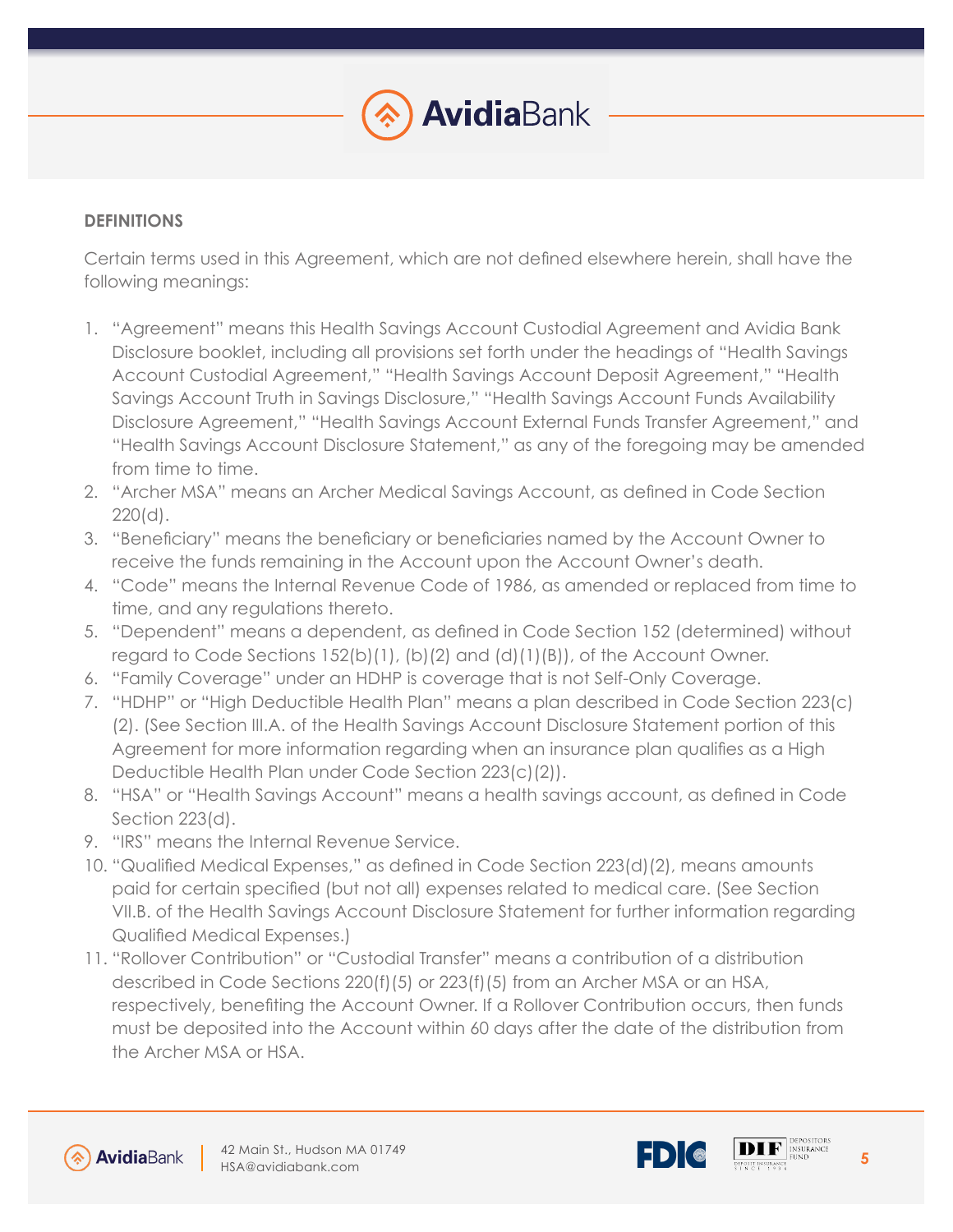

12. "Self-Only Coverage" is coverage under an HDHP covering only the Account Owner and does not include Dependent or spousal coverage.

# **AGREEMENT**

The Account Owner and the Custodian make the following Agreement:

# **ARTICLE I**

- 1. The Custodian will accept additional contributions for the tax year made by the Account Owner or on behalf of the Account Owner (by an employer, family member or any other person). No contributions will be knowingly accepted by the Custodian for any Account Owner that exceed the maximum amount for Family Coverage plus the catch-up contribution.
- 2. Contributions for any tax year may be made at any time before the deadline for filing the Account Owner's federal income tax return for that year (without extensions).
- 3. Rollover or Transfer Contributions from an HSA or an Archer MSA (unless prohibited under this Agreement) need not be in cash and are not subject to the maximum annual contribution limit set forth in Article II.
- 4. Qualified HSA funding distributions from an individual retirement account ("IRA") must be completed in a trustee-to-trustee transfer and are subject to the maximum annual contribution limit set forth in Article II.

# **ARTICLE II**

- 1. For calendar year 2020, the maximum annual contribution limit for an Account Owner with Self-Only Coverage is \$3,550, and for 2021, it is \$3,600. For calendar year 2020, the maximum annual contribution limit for an Account Owner with Family Coverage is \$7,100, and for 2021, it is \$7,200. These limits are subject to cost-of- living adjustments after 2021.
- 2. Contributions to Archer MSAs or other HSAs count toward the maximum annual contribution limit to this HSA.
- 3. For calendar year 2020 and later years, an additional \$1,000 catch-up contribution may be made for an Account Owner who is at least age 55 or older and not enrolled in Medicare.
- 4. Contributions in excess of the maximum annual contribution limit are subject to an excise tax. However, the catch-up contributions are not subject to an excise tax.





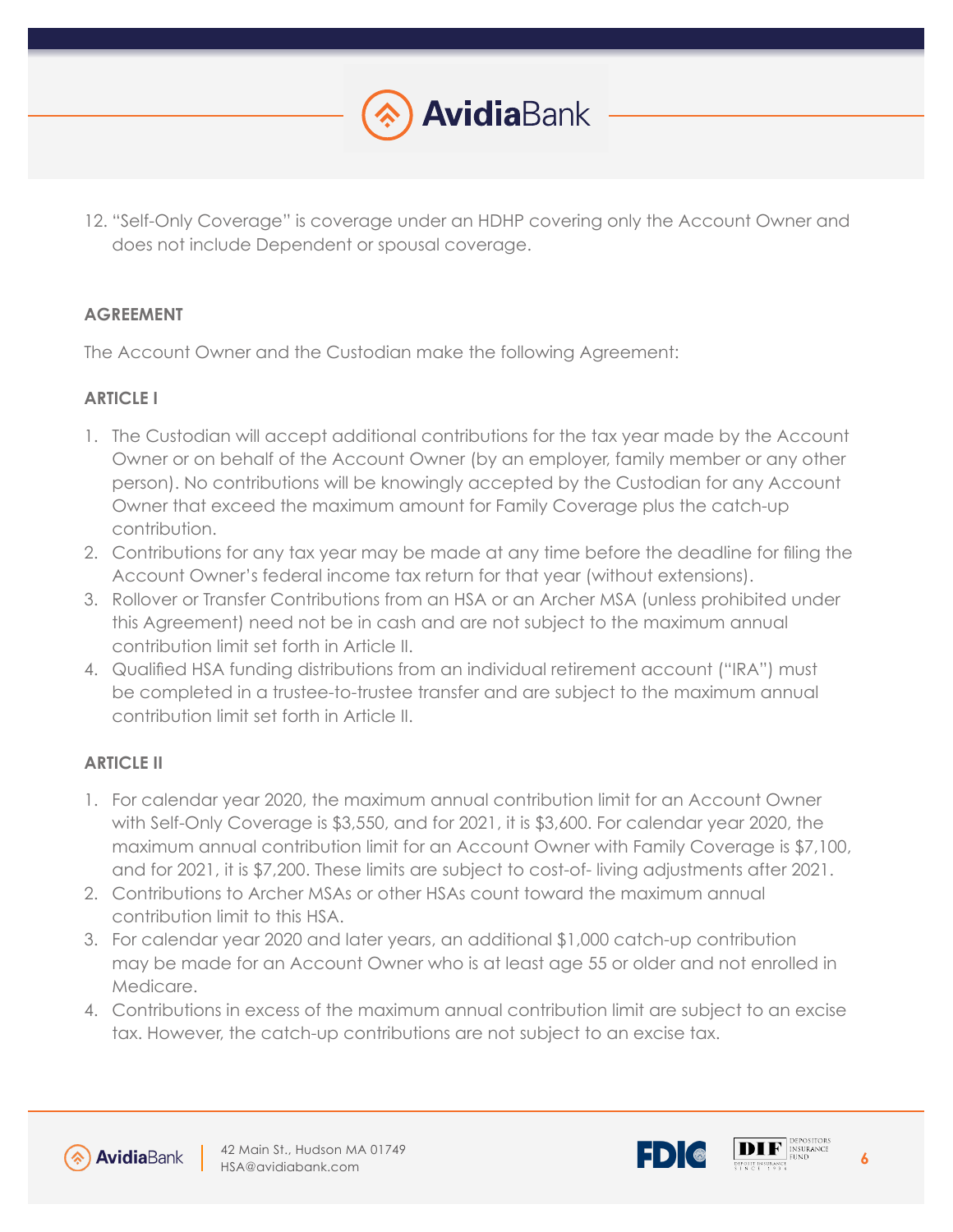

# **ARTICLE III**

It is the responsibility of the Account Owner to determine whether contributions to this HSA have exceeded the maximum annual contribution limit described in Article II. If contributions to this HSA exceed the maximum annual contribution limit, the Account Owner shall notify the Custodian that there exist excess contributions to the HSA. It is the responsibility of the Account Owner to request the withdrawal of the excess contributions and any net income attributable to such excess contributions.

# **ARTICLE IV**

The Account Owner's interest in the balance in this custodial account is non-forfeitable.

# **ARTICLE V**

- 1. No part of the custodial funds in this Account may be invested in life insurance contracts or in collectibles as defined in Section 408(m) of the Code.
- 2. The assets of this Account may not be commingled with other property except in a common trust fund or common investment fund.
- 3. Neither the Account Owner nor the Custodian will engage in any prohibited transaction with respect to this Account (such as borrowing or pledging the Account or engaging in any other prohibited transaction as defined in Section 4975 of the Code).

# **ARTICLE VI**

- 1. Distribution of funds from this HSA may be made upon the direction of the Account Owner.
- 2. Distributions from this HSA that are used exclusively to pay or reimburse Qualified Medical Expenses of the Account Owner, his or her spouse, or Dependents are tax-free. However, distributions that are not used for Qualified Medical Expenses are included in the Account Owner's gross income and are subject to an additional 20 percent tax on that amount. The additional 20 percent tax does not apply if the distribution is made after the Account Owner's death, disability, or reaching age 65.
- 3. The Custodian is not required to determine whether the distribution is for the payment or reimbursement of Qualified Medical Expenses. Only the Account Owner is responsible for substantiating that the distribution is for Qualified Medical Expenses and must maintain records sufficient to show, if required, that the distribution is tax-free.



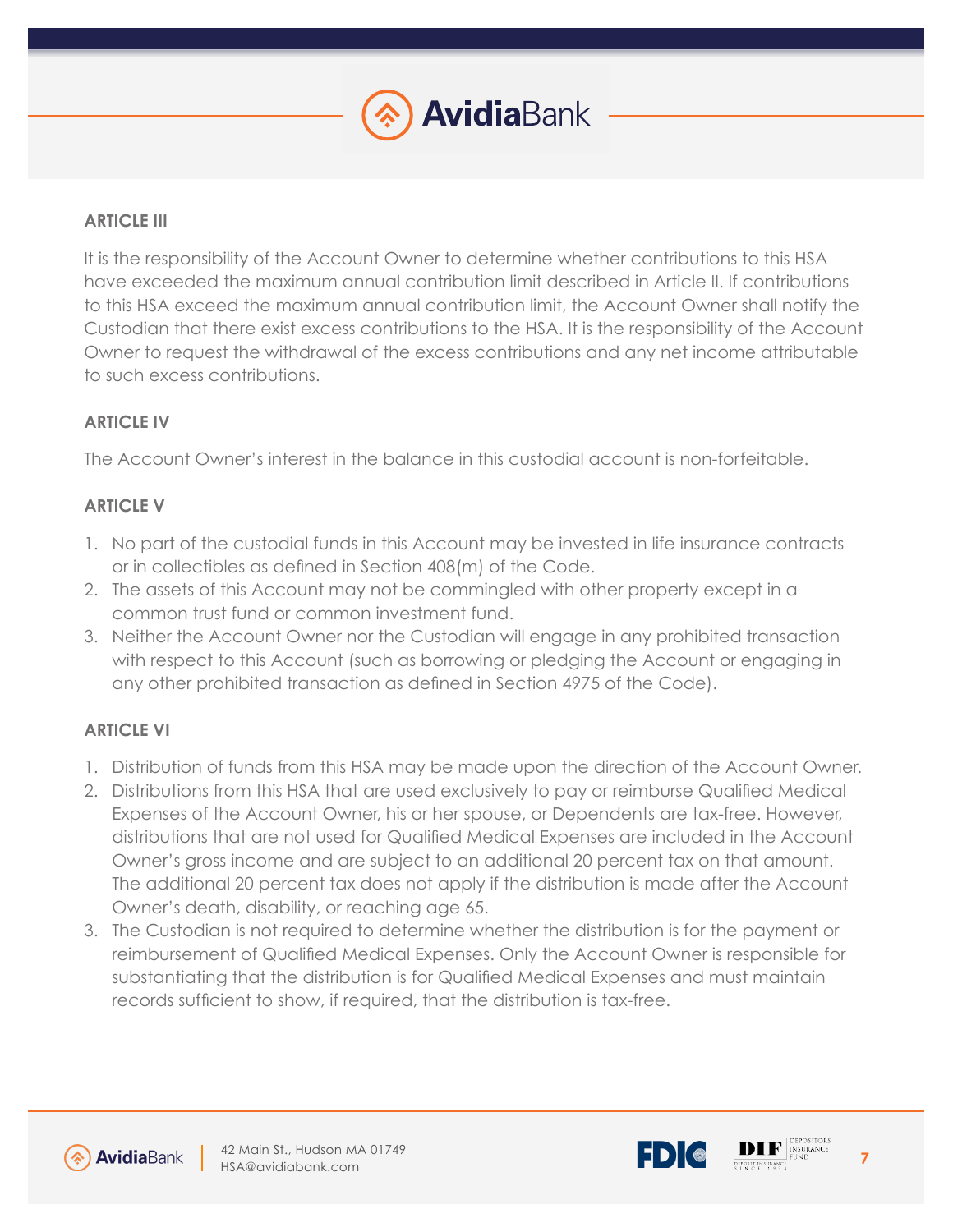

### **ARTICLE VII**

- 1. If the Account Owner dies before the entire interest in the Account is distributed, the entire Account will be disposed of as follows:
- 2. If the Beneficiary is the Account Owner's spouse, the HSA will become the spouse's HSA as of the date of death. If the Beneficiary is not the Account Owner's spouse, the HSA will cease to be an HSA as of the date of death. If the Beneficiary is the Account Owner's estate, the fair market value of the Account as of the date of death is taxable on the Account Owner's final return. For other Beneficiaries, the fair market value of the Account is taxable to that person in the tax year that includes such date.

### **ARTICLE VIII**

- 1. The Account Owner agrees to provide the Custodian with information necessary for the Custodian to prepare any report or return required by the IRS.
- 2. The Custodian agrees to prepare and submit any report or return as prescribed by the IRS.

### **ARTICLE IX**

Notwithstanding any other Article that may be added or incorporated in this Agreement, the provisions of Articles I through VIII and this sentence are controlling. Any additional Article or provision in this Agreement that is inconsistent with Section 223 of the Code or IRS published guidance will be void.

# **ARTICLE X**

This Agreement will be amended from time to time to comply with the provisions of the Code or IRS published guidance. Other amendments may be made in accordance with Article XIV.

### **ARTICLE XI**

Except as hereinafter provided, the Account Owner hereby directs the Custodian to invest contributions to the Account in an interest-bearing deposit account established on behalf of the Account Owner with a bank or similar depository institution that: (a) is established pursuant to a charter granted by a federal or state banking authority within the United States; (b) is an FDIC insured institution; and (c) is Well Capitalized (as that term is defined by the FDIC, Board of Governors of the Federal Reserve System, or Office of the Comptroller of the Currency, as applicable) at the time the deposit account is established.





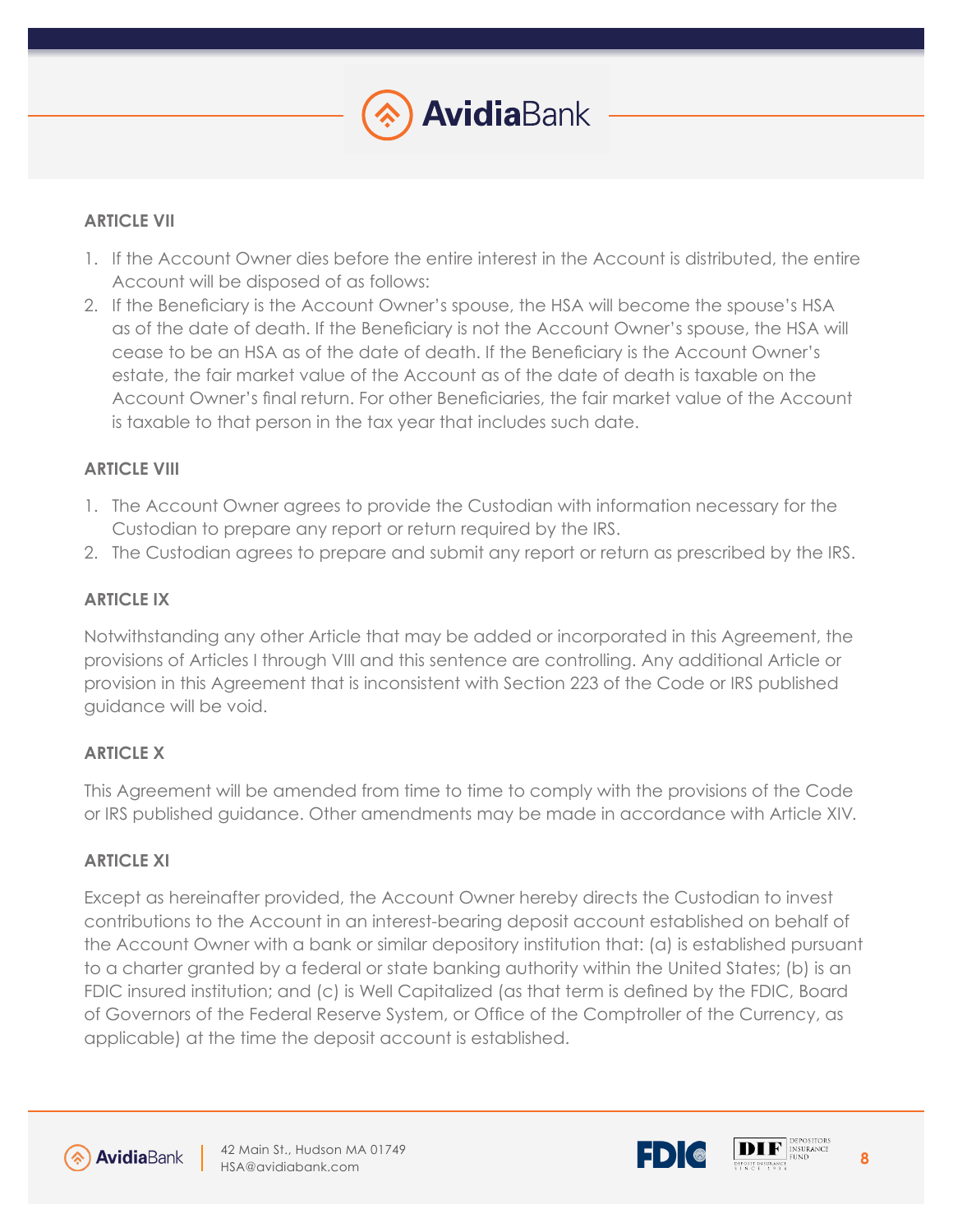

Subject to this Agreement, the Account Owner, may enroll in a "Self-Directed" Investment feature allowing them to transfer funds from their HSA and invest those funds within a group of mutual funds registered under the Investment Company Act of 1940. As such, those funds transferred into a non-FDIC-insured mutual fund are subject to the restrictions as well as the terms and conditions provided to the Account Owner prior to their enrollment within the Investment feature. MUTUAL FUND INVESTMENTS ARE NOT FDIC- INSURED, MAY LOSE VALUE, AND HAVE NO BANK GUARANTEE. The Account Owner shall have exclusive responsibility for and control over the investment of assets. The Custodian shall have no discretion to direct any funds allocated from the HSA to the investment option, and the Custodian shall not provide the Account Owner with investment advice or offer any opinion to the Account Owner with respect to the value or suitability of any investment or any purchase or sale of securities.

# **ARTICLE XII**

- 1. The Account Owner shall notify the Custodian or an ("Affiliated Party") of any change of address. Such change shall be effective upon the receipt of the change of address authorization.
- 2. The Account Owner shall fully indemnify the Custodian from any and all liability which may arise in connection with the Account, except that which arises from negligent conduct or willful misconduct of the Custodian. Other than as set forth in the previous sentence or as otherwise provided herein, the Custodian shall not incur any liability of any nature in connection with the Account.
- 3. The Account Owner shall have the right to terminate this Account. The Account Owner shall appoint a successor custodian or trustee authorized to act as such in relation to HSAs under the Code. As soon as is practicable following written notice of this appointment, the Custodian shall transfer all assets and appropriate records of the Account to the successor custodian or trustee.
- 4. Avidia Bank shall not be liable for any actions or failures to act on the part of any successor custodian or trustee, nor for any tax consequences the Account Owner may incur resulting from any transfer or distribution.



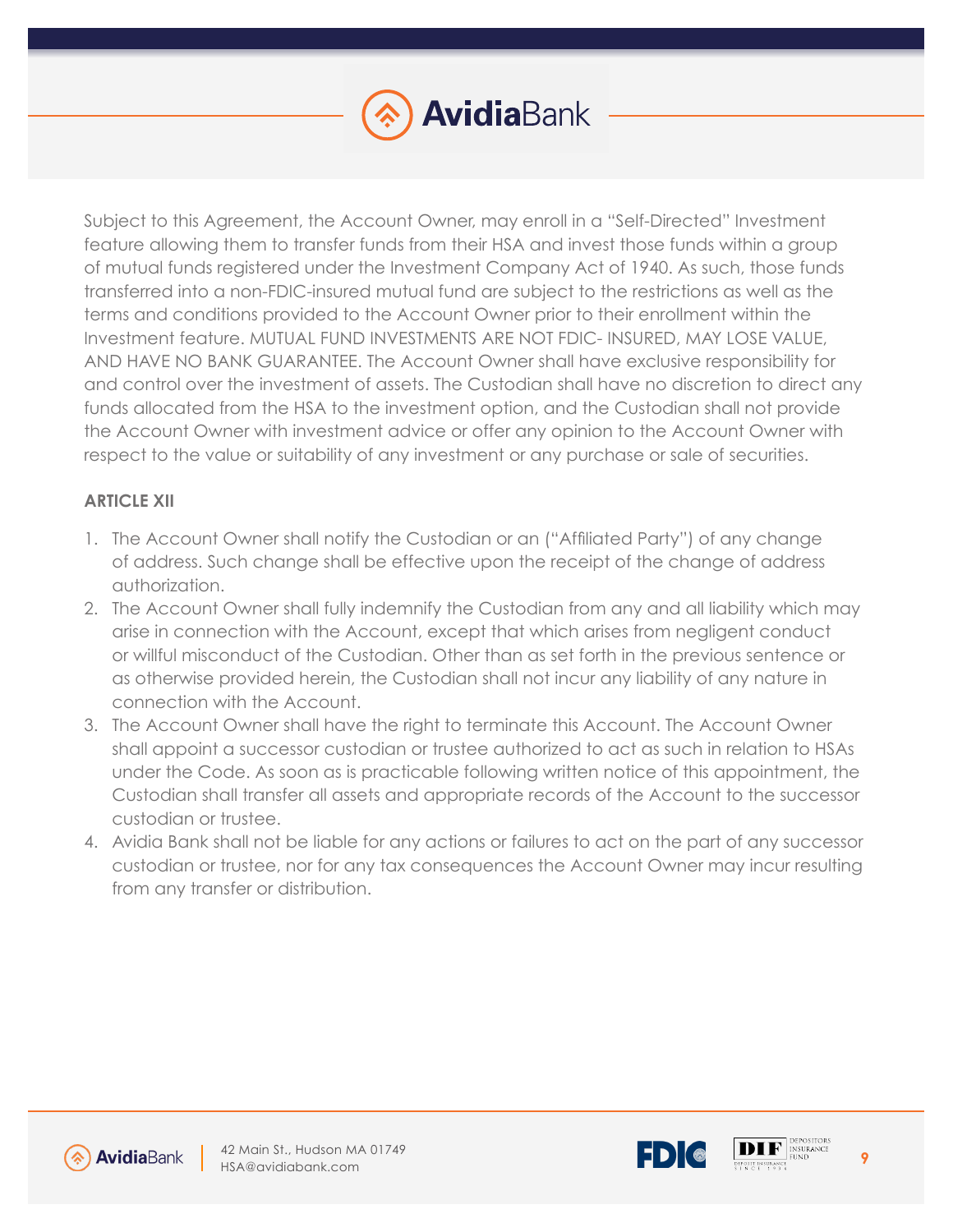

### **ARTICLE XIII**

- 1. The Custodian shall receive and invest contributions, and shall hold and distribute assets and investments of the Account pursuant to the directions of the Account Owner. The Custodian shall keep records of its administration of the Account, and of all investments, receipts of funds, and disbursements and other transactions involving the Account.
- 2. The Custodian shall furnish a report to the Account Owner concerning the status of the Account at least once annually, or more often if required by law. The Account Owner agrees that these reports will be sufficient to comply with the rules and regulations regarding confirmation requirements for securities transactions, including transactions in mutual funds, and directs the Custodian not to send notification of each individual transaction. The Account Owner has been informed that the Account Owner has the right to receive individual confirmations for each securities transaction at no additional cost to the Account Owner, and he or she hereby waives that right and authorizes the Custodian to instead provide information on securities transactions in periodic account statements for the period involved in the form regularly used by the Custodian for such statements.
- 3. The Custodian shall have no responsibility for determining the tax effect of contributions to the Account by, or on behalf of, the Account Owner. Likewise, the Custodian shall have no responsibility for determining the tax effect of distributions from the Account to, or on behalf of, the Account Owner.
- 4. The Custodian shall not be obligated to commence or defend any legal action or proceeding in connection with the Account unless agreed upon by the Custodian and the Account Owner or their legal representatives.
- 5. The Custodian shall have the following powers and rights in addition to those stated elsewhere and/or granted by law:
	- 5.1. to pay any tax attributable to any asset of the Account or any benefit or distribution paid from the Account; prior to release of any asset or distribution from the Account, the Custodian may require a release or similar document from the applicable taxing authority in order to protect itself from possible tax liability;
	- 5.2. to employ suitable agents and counsel;
	- 5.3. to perform any and all acts it deems necessary to effect the proper management of the Account; and
	- 5.4. to begin, maintain, or defend any litigation necessary in connection with the administration of the Account, but the Custodian shall not be required to do so unless fully indemnified to its satisfaction.





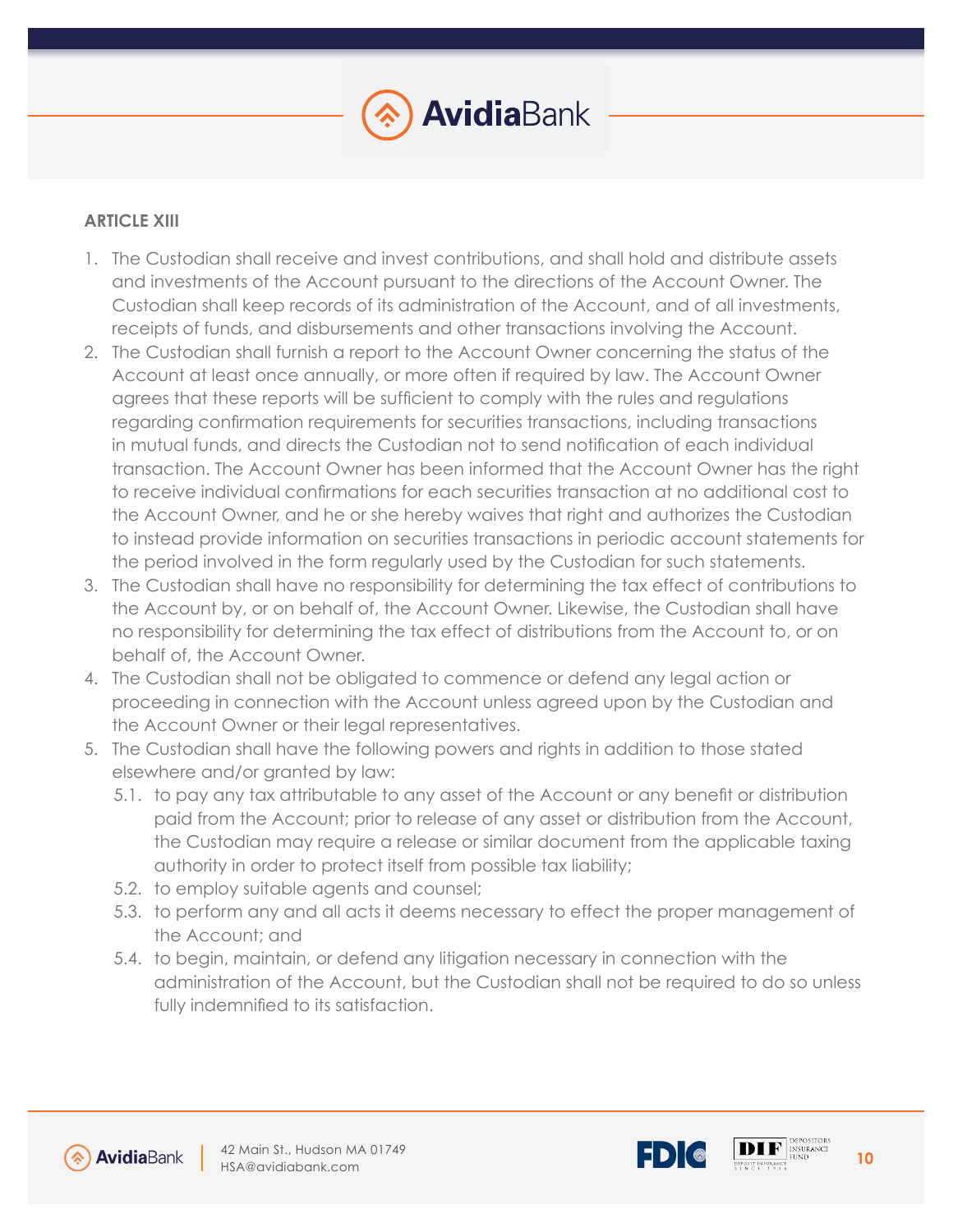

- 6. The Custodian may resign and terminate this Agreement at any time upon 30 days written notice to the Account Owner and shall turn over to the successor custodian or trustee all assets and appropriate records of the Account. The Custodian shall not be liable for the acts or omissions of any successor custodian or trustee. If the Account Owner does not name a successor custodian or trustee within 30 days after written notice of the Custodian's resignation, the Custodian may appoint a successor custodian for the Account.
- 7. After the Custodian has transferred the assets of the Account in connection with the termination of the Account, including any reserve as provided in this Article XIII or in Article XII, it shall be relieved of all further liability with respect to the Account.
- 8. The Custodian shall have the right, power and authority to do each and every act and thing and to enter into and carry out each and every agreement with respect to the Account which may be necessary or advisable to discharge its responsibilities under this Agreement.

# **ARTICLE XIV**

- 1. This HSA Custodial Agreement includes and is intended to be the Internal Revenue Service's model custodial account agreement (IRS Form 5305-C). Certain additions have been made in accordance with Article XI of the model agreement and have been drafted with the intention that they comply with the provisions of Section 223 of the Code and any regulations thereunder. However, the tax consequences of the establishment of an Account under this Agreement, and the contributions to and distributions from the Account, are the responsibility of the Account Owner and the Account Owner's tax and legal advisors.
- 2. The Custodian shall have the right to amend or modify this Agreement at any time, including retroactively, to comply with the requirements of the Code and applicable law. The Custodian will provide written notice to the Account Owner of any such amendment. Any other material amendments shall require the Account Owner's consent, by action or no action, and will be preceded by at least 30 days' advanced written notice to the Account Owner, specifying the amendment and the proposed effective date. Unless otherwise required by law, the Account Owner is deemed to automatically consent to an amendment by continuing to maintain the Account after the Custodian has sent notice of an amendment, which means that the Account Owner's written approval is not required for the amendment to apply to the Account.



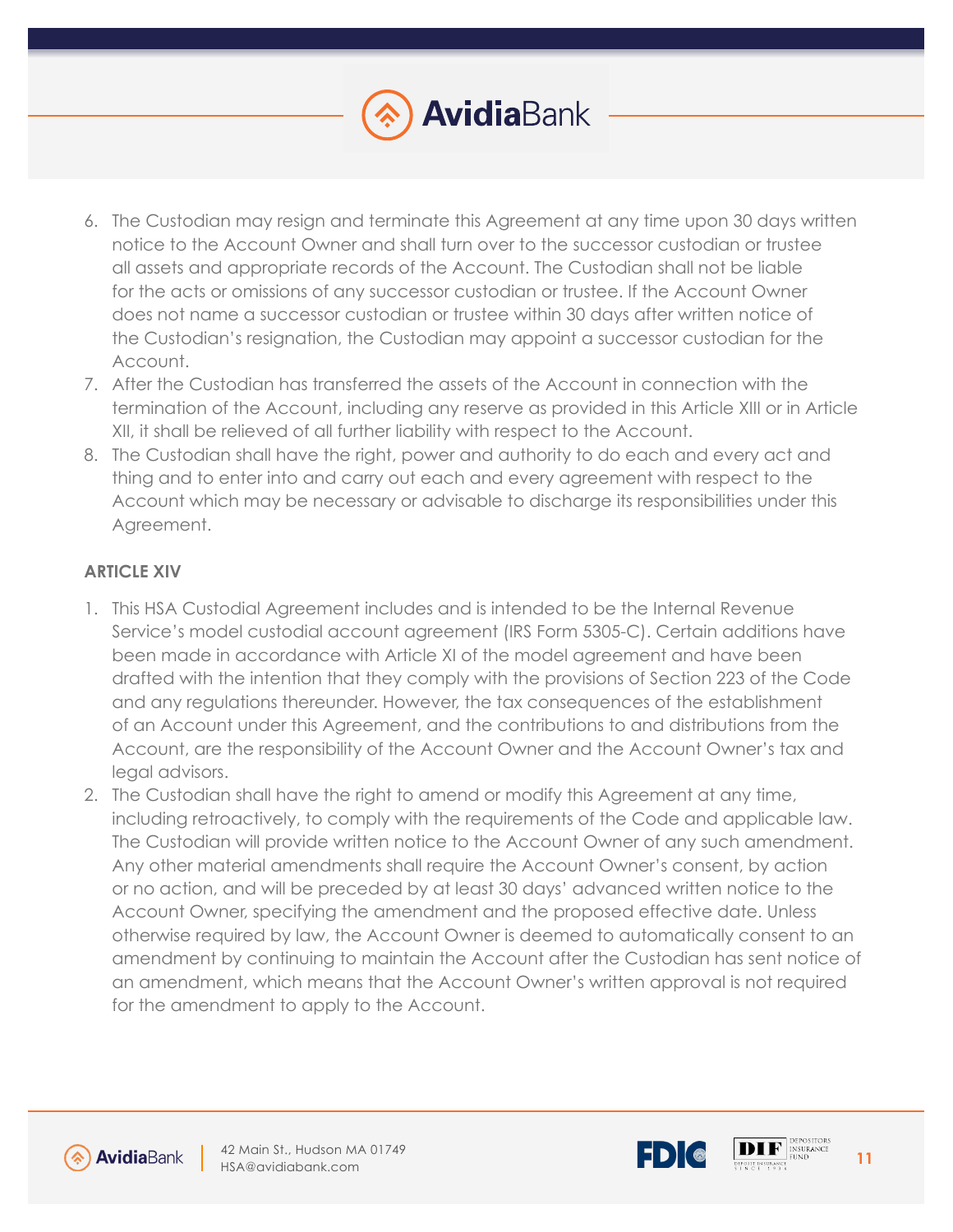

## **ARTICLE XV**

- 1. Unless the Account Owner has expressly objected to the disclosure of such information, pursuant to Securities and Exchange Commission Rule 14b-2 promulgated under the Securities Exchange Act of 1934, as amended, the Custodian is required to disclose the following information to each issuer of securities held under this Agreement from time to time: the Account Owner's name, address and holdings of securities of that issuer. To object to and prevent such disclosure under Rule 14b-2, the Account Owner must notify the Custodian in writing.
- 2. Any notice provided for in this Agreement shall be effective when the Custodian sends it to the Account Owner at the Account Owner's last known address in the Custodian's records. Any notice to be given to the Custodian shall be considered effective when the Custodian receives it.
- 3. This Agreement shall be governed by federal law and regulations and to the extent applicable, the laws of the Commonwealth of Massachusetts. If the Account was not opened in person at a branch office, but by mail, telephone, over the internet or other means, and the Account Owner resides, or maintains a residence, in a state where the Custodian operates a branch office, this Agreement will be governed by the laws and regulations of the United States and to the extent applicable, the laws of the state of such residence.

If the Account Owner does not reside, or maintain a residence, in a state where the Custodian operates a branch office and the Account was opened by mail, telephone, over the internet or by other means, this Agreement will be governed by the laws and regulations of the United States and to the extent applicable, the laws of the Commonwealth of Massachusetts. The foregoing provisions shall apply without giving effect to any choice of law rules purporting to require the application of the laws of another jurisdiction. Any lawsuits, claims or other proceedings arising from or relating to the Account or this Agreement, including without limitation, the enforcement of the Arbitration provisions hereof, shall be subject to the exclusive jurisdiction of the courts of the state whose law governs this Agreement, without regard to any conflicting choice of law rules. Venue shall lie in the same state as the law governing this Agreement, exclusive of any other state.

4. The Account shall be maintained for the exclusive benefit of the Account Owner or his or her Beneficiaries and may not be attached or alienated, unless permitted by law.





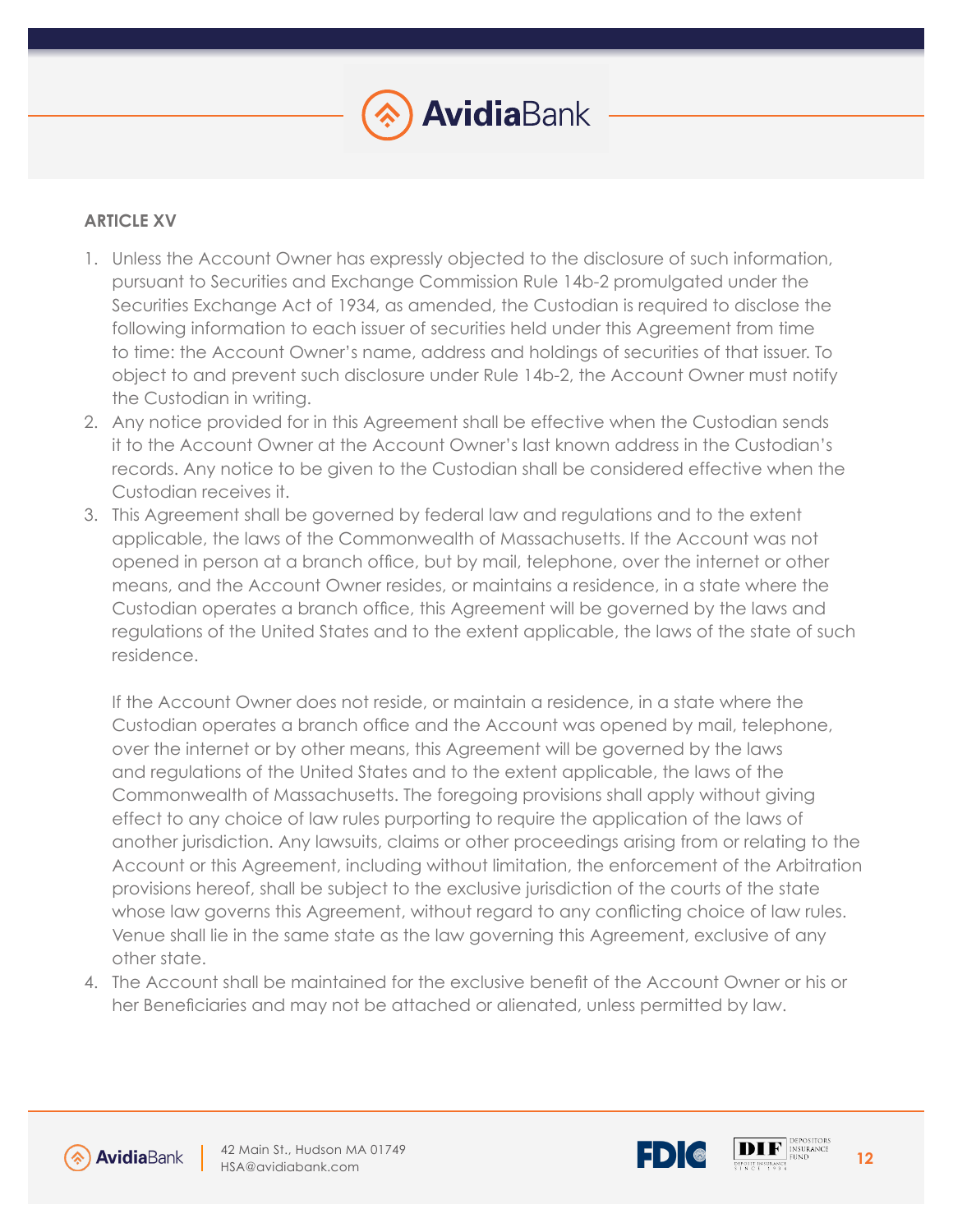

- 5. Notwithstanding Article VI, distribution of funds from the Account may be subject to reasonable restrictions on frequency or minimum amounts established by the Custodian and communicated in advance to the Account Owner in the Health Savings Deposit Account Agreement or elsewhere in this Agreement.
- 6. The Account Owner may repay to the Account any amount distributed from the Account because of a mistake of fact due to reasonable cause that an expense paid or reimbursed by the Account was a Qualified Medical Expense, by no later than April 15 of the year following the year the Account Owner knew or should have known the distribution was a mistake. The Custodian may rely on the Account Owner's representation that the distribution was a mistake that qualifies for a return as provided herein.
- 7. Notwithstanding Article I, the Custodian may require the Account Owner to furnish written evidence that any property comprising all or part of any Rollover Contribution qualifies as a "rollover contribution" under Code Section 223 prior to accepting the contribution as a rollover.
- 8. The Account Owner acknowledges that he or she has received and read this Agreement. As such, the Account Owner agrees to all terms of this Agreement, and further agrees that the information in the Account Owner's Health Savings Account Application is true and accurate as of the date thereof.

### **ACKNOWLEDGMENT**

You acknowledge that you have read and or printed a copy of this Health Savings Custodial Agreement and agree to abide by the terms of the Agreement.





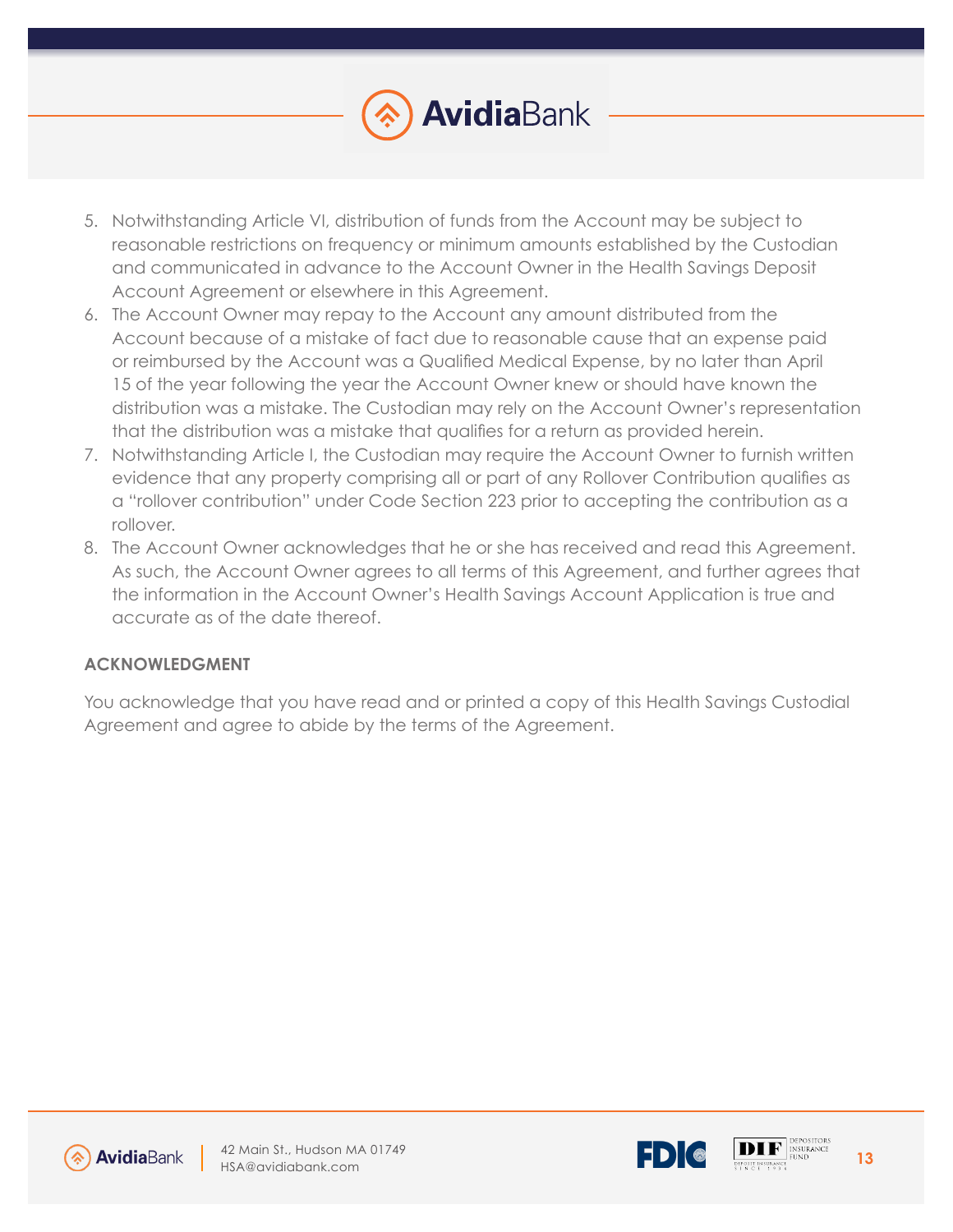

# **HEALTH SAVINGS DEPOSIT ACCOUNT AGREEMENT**

# **TAXPAYER IDENTIFICATION NUMBER CERTIFICATION**

Under penalties of perjury, I certify that:

- 1. I have provided my correct taxpayer identification number (or I am waiting for a number to be issued to me), and
- 2. I am not subject to backup withholding because: (a) I am exempt from backup withholding, or (b) I have not been notified by the Internal Revenue Service (IRS) that I am subject to backup withholding as a result of a failure to report all interest or dividends, or (c) the IRS has notified me that I am no longer subject to backup withholding and
- 3. I am a U.S. citizen or other U.S. person.

# **GENERAL AGREEMENT**

The terms "you" and "your" refer to the Account Owner, the term "Depository" refer to the depository institution into which your HSA funds are deposited as set forth herein, and the terms "we", "us" and "our" refer to the Custodian. You understand that this Account Agreement ("Agreement") governs your deposit account (the "Account") with the Depository (whether the Depository is Avidia Bank or another FDIC insured depository institution), along with any other documents applicable to your Deposit Account, including the attached Truth in Savings Account Disclosure and the attached Privacy Policy, and where applicable, the attached External Funds Transfer Agreement and the attached Funds Availability Disclosure Agreement ("Disclosures"), which are incorporated herein by reference. You understand that your Account is also governed by applicable law.

# **YOUR RELATIONSHIP WITH US – CUSTODIAL RELATIONSHIP**

As Custodian for your HSA, we will place your funds into a deposit account at the Depository selected by us in our sole discretion whose accounts are insured by the Federal Deposit Insurance Corporation ("FDIC"). The Depository may be Avidia Bank or another FDIC insured depository institution.

The Account will be recorded on the records of the Depository in our name as Custodian for you in a manner that will permit your Account to be FDIC insured to the same extent as if you held it directly with the Custodian.





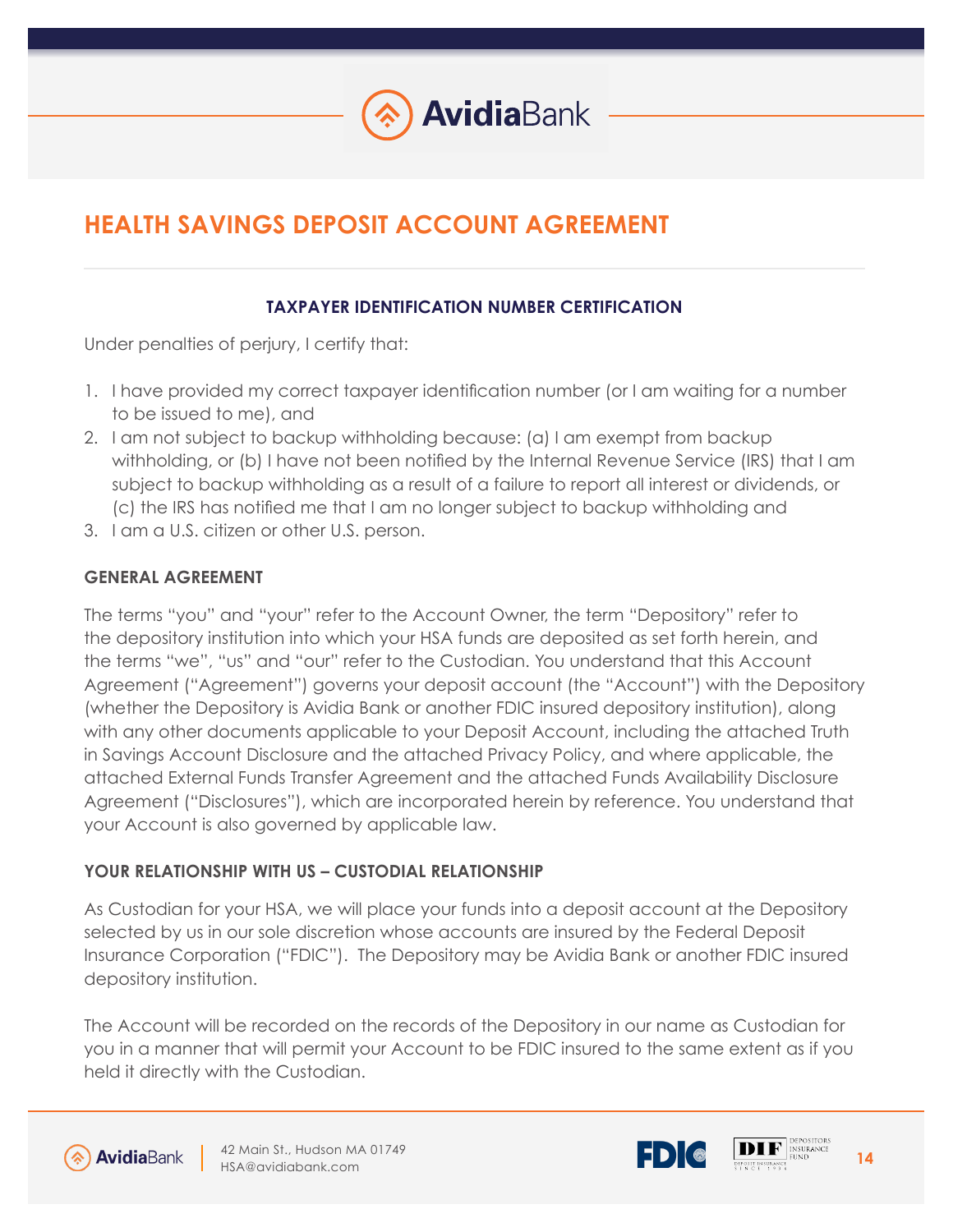

While we are acting as the Custodian for your HSA, all contributions to your HSA (made by you, your employer, a family member or any other person) will be made to us, and we will deposit the funds into your Account. We will disburse funds from the Account pursuant to your Health Savings Account Agreement with us.

You may not transfer the Account directly to another Depository. At your election, you may dismiss us as Custodian in accordance with Article XII of Form 5305-C, and appoint a successor custodian authorized to act as such in relation to HSAs under the Code. As soon as is practicable following written notice of the appointment of such a successor custodian, we will cause the funds in the Account to be transferred the successor trustee or custodian as soon as is practicable.

### **TERMS AND CONDITIONS**

- **1. Deposits.** Deposits may be made in person, electronically or by mail. Depository is not responsible for transactions mailed until Depository actually receives and records them. Depository may, in Depository's sole discretion, refuse to accept particular instruments as deposits. Cash deposits are credited to your account according to this Agreement. Other items you deposit are handled by Depository according to Depository's usual collection practices. If an item you deposited is returned unpaid, Depository will debit your Deposit Account and adjust any interest earned. You are liable to us for the amount of any check or electronic transaction deposited into your Account that is returned, and all related costs and expenses related to the collection of some or the entire amount from you. Funds deposited to your Account are available in accordance with the Disclosures.
- **2. Collection of Deposited Items.** In receiving items for deposit or collection, Depository acts only as your agent and assumes no responsibility beyond the exercise of ordinary care. All items are credited subject to final settlement in cash or credits. Depository shall have the right to forward items to correspondents including all Federal Reserve Banks, and Depository shall not be liable for default or neglect of said correspondents for loss in transit, nor shall any correspondent be liable except for its own negligence. You specifically authorize Depository or Depository's correspondents to utilize Federal Reserve Banks to handle such items in accordance with provisions of Regulation J (12 CFR Part 210), as revised or amended from time to time by the Board of Governors of the Federal Reserve System. In the event Depository is subject to local clearinghouse rules, you specifically authorize Depository to handle such items in accordance with the rules and regulations of the clearinghouse.



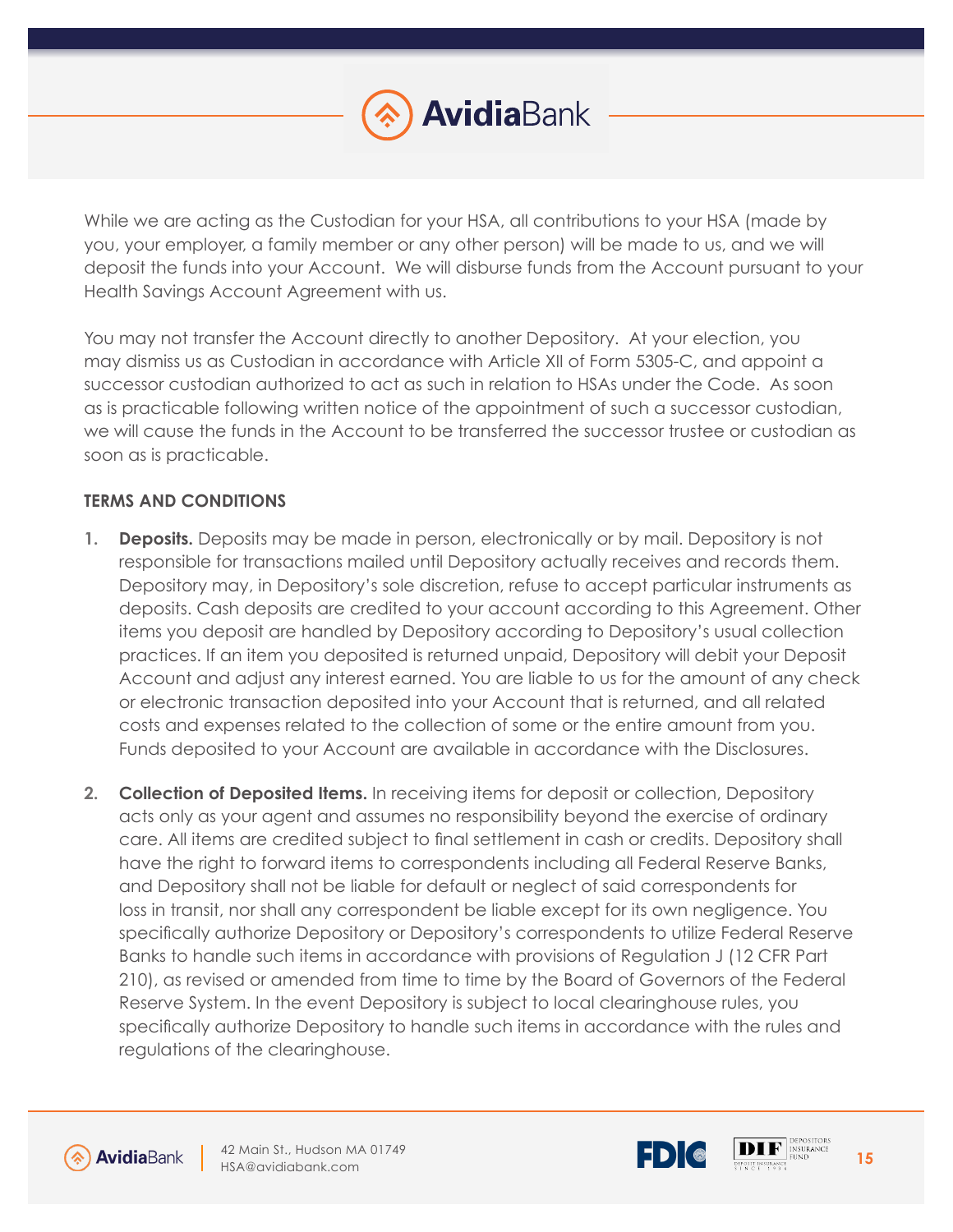

If Depository permits you to withdraw funds from your Deposit Account before final settlement has been made for any deposited item, and final settlement is not made, Depository has the right to charge your Deposit Account or obtain a refund from you. In addition, Depository may charge back any deposited item at any time before final settlement for whatever reason. Depository shall not be liable for any damages resulting from the exercise of these rights. Except as may be attributable to Depository's lack of good faith or failure to exercise ordinary care, Depository will not be liable for dishonor resulting from any reversal of credit, return of deposited items or for any damages resulting from any of those actions.

- **3. Withdrawals.** Deposits will be available for withdrawal consistent with the terms of the Disclosures. Withdrawals may be subject to a service charge.
- **4. Withdrawal Notice Requirements.** Depository has the right to require seven days prior written notice from you of your intent to withdraw any funds from your account. Withdrawals may be subject to a service charge.
- **5. Set-offs.** Depository may set-off funds in your Deposit Account and any other accounts held by you, jointly or individually, to pay any debt you may owe Depository or Custodian. If the Deposit Account(s) is/are held jointly, Depository may offset funds for the debt of any one of the joint owners.
- **6. Claims.** In response to any garnishment, attachment, restraining order, injunction, levy, citation to discover assets, judgment, reclamation, other order of court or other legal process ("Claim(s)"), Depository has the right to place a hold on, remove from your Deposit Account(s) and/or remit to the designated third-party(ies) any amount on deposit in your Deposit Account as set forth in and required by such Claim(s). If the Deposit Account(s) is/are held jointly, Depository may place the hold, remove from the Deposit Account(s) and/or remit the amounts from the Deposit Account(s) arising from any Claim(s) relating to any one or more of the account holders. In addition, Depository may charge against your Deposit Account(s) any fee authorized by law in connection with the Claim(s) or as otherwise set forth in the Disclosures.
- **7. Expenses.** You agree to be liable to Depository for any loss, cost or expense that Depository incurs as a result of any dispute involving your Deposit Account, including reasonable attorneys' fees to the extent permitted by law, and you authorize Depository to deduct such loss, cost or expense from your Deposit Account without prior notice to you.





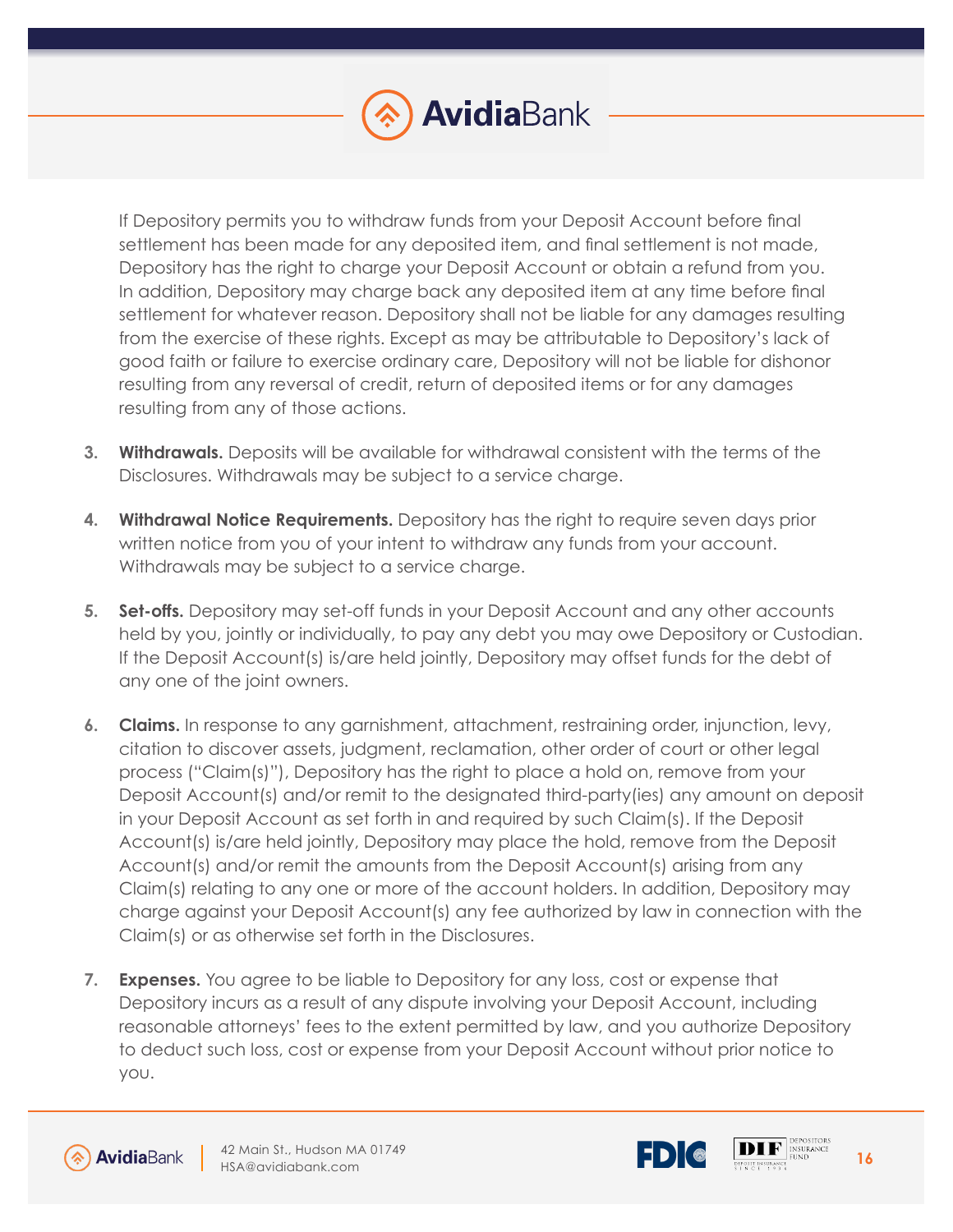

- **8. Dormant Accounts.** You understand that if your Deposit Account is dormant, you may be charged the fee specified in the Disclosures and Depository may stop paying interest to the extent permitted by law. You understand that your Deposit Account balance may be escheated (that is, turned over to the state) in accordance with state law.
- **9. Joint Accounts, Trust Accounts and Custodial Accounts.** You acknowledge , it is your sole responsibility to determine the legal effects of opening and maintaining a Deposit Account of this nature.
- **10. In Trust For Account.** If the Deposit Account is designated as an In Trust For account, you may change the named beneficiary at any time by written direction to Custodian. Upon your death, or if there are two or more trustees, upon the death of the last trustee, the amount then on deposit together with the interest may be paid to the beneficiary or to the beneficiary's legal representative. Depository will not release any funds, however, until all legal documents have been delivered to Depository. Depository will not be liable for any payments or withdrawals made in accordance with state law.
- **11. Custodial Account.** A custodial account is subject to applicable law as adopted by the state in which the account is opened. The documents that authorize the custodianship may be required for the account.
- **12. Power of Attorney.** If you wish to name another person to act as your attorney in fact or agent in connection with your Deposit Account, Depository must approve the form of appointment.
- **13. Fees, Service Charges and Balance Requirements.** You agree you are responsible for any fees, charges, balance, or deposit requirements as stated in the Disclosures. Depository also reserves the right to impose a service charge for cashing checks drawn on your Deposit Account if the person cashing the check is not a customer of Depository.
- **14. Amendments and Alterations.** You agree that the terms and conditions governing your Deposit Account may be amended by Depository or Custodian from time to time. Depository or Custodian will notify you of amendments as required by applicable law. Your continued use of the Deposit Account evidences your agreement to any amendments. Notices will be sent to the most recent address shown on the Account records. Only one notice will be given in the case of joint account holders.





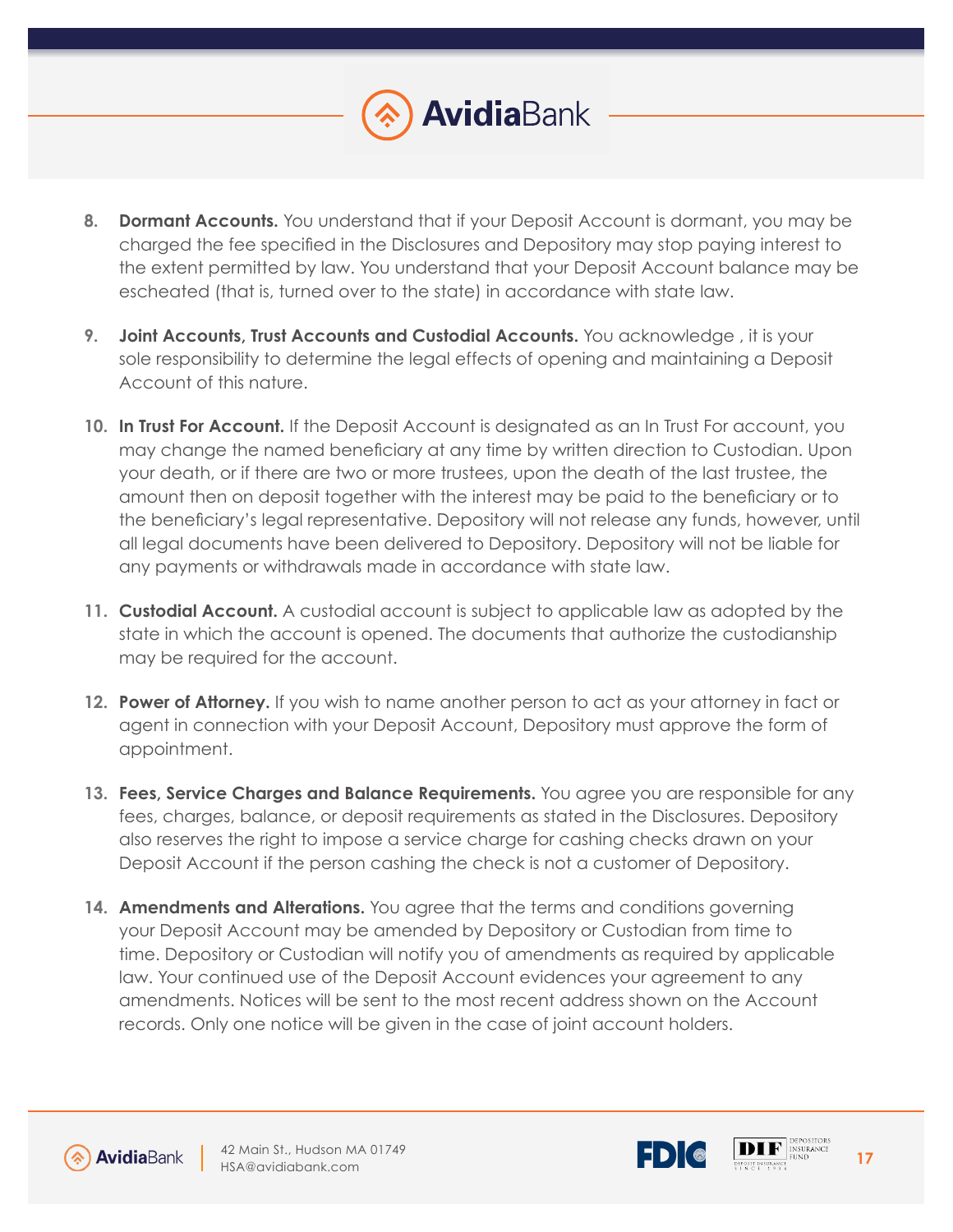

- **15. Notices**. You are responsible for notifying Custodian of any address or name changes, the death of an account holder or other information affecting your Deposit Account. Notices must be in a form and manner acceptable to Custodian with enough information to allow Custodian to identify the Account. Notice sent by you to us is not effective until Custodian has received it and has a reasonable opportunity to act on it. Written notice sent by Depository or Custodian to you is effective when mailed to the last address supplied to Custodian.
- **16. Closing Account.** Depository may close your Deposit Account at any time, with or without cause, by sending you notice and a check for the balance in Depository's possession to which you may be entitled. At Depository's discretion, Depository has the authority to pay an otherwise properly payable check, which is presented after the closing of your Deposit Account.
- 17. **Transfers and Assignments.** You cannot assign or transfer any interest in your Deposit Account unless either Custodian or Depository agrees in writing.
- **18. Applicable Laws and Regulations.** You understand that the Agreement is governed by the laws of the state in which the Deposit Account is opened, unless federal law controls. Changes in these laws may change the terms and conditions of your Deposit Account. Custodian will notify you of any changes as required by law.
- **19. ACH and Wire Transfers.** This Agreement is subject to Article 4A of the Uniform Commercial Code-Funds Transfers as adopted by the state in which the Deposit Account is opened. If you send or receive a wire transfer, you agree that Fedwire ® Funds Service may be used. Regulation J of the Board of Governors of the Federal Reserve System is the law that covers transactions made over Fedwire ® Funds Service. When you originate a funds transfer for which Fedwire ® Funds Service is used, and you identify by name and number a beneficiary financial institution, an intermediary financial institution or a beneficiary, Custodian, Depository and every receiving or beneficiary institution may rely on the identifying number to make payment. Custodian and Depository may rely on the number even if it identifies a financial institution, person or account other than the one named.

If you are a party to an Automated Clearing House ("ACH") entry, you agree to be bound by the Operating Rules and Guidelines of the National Automated Clearing House Association ("NACHA"), the Rules of any local ACH operator, and the Rules of any other system through which the entry is made.





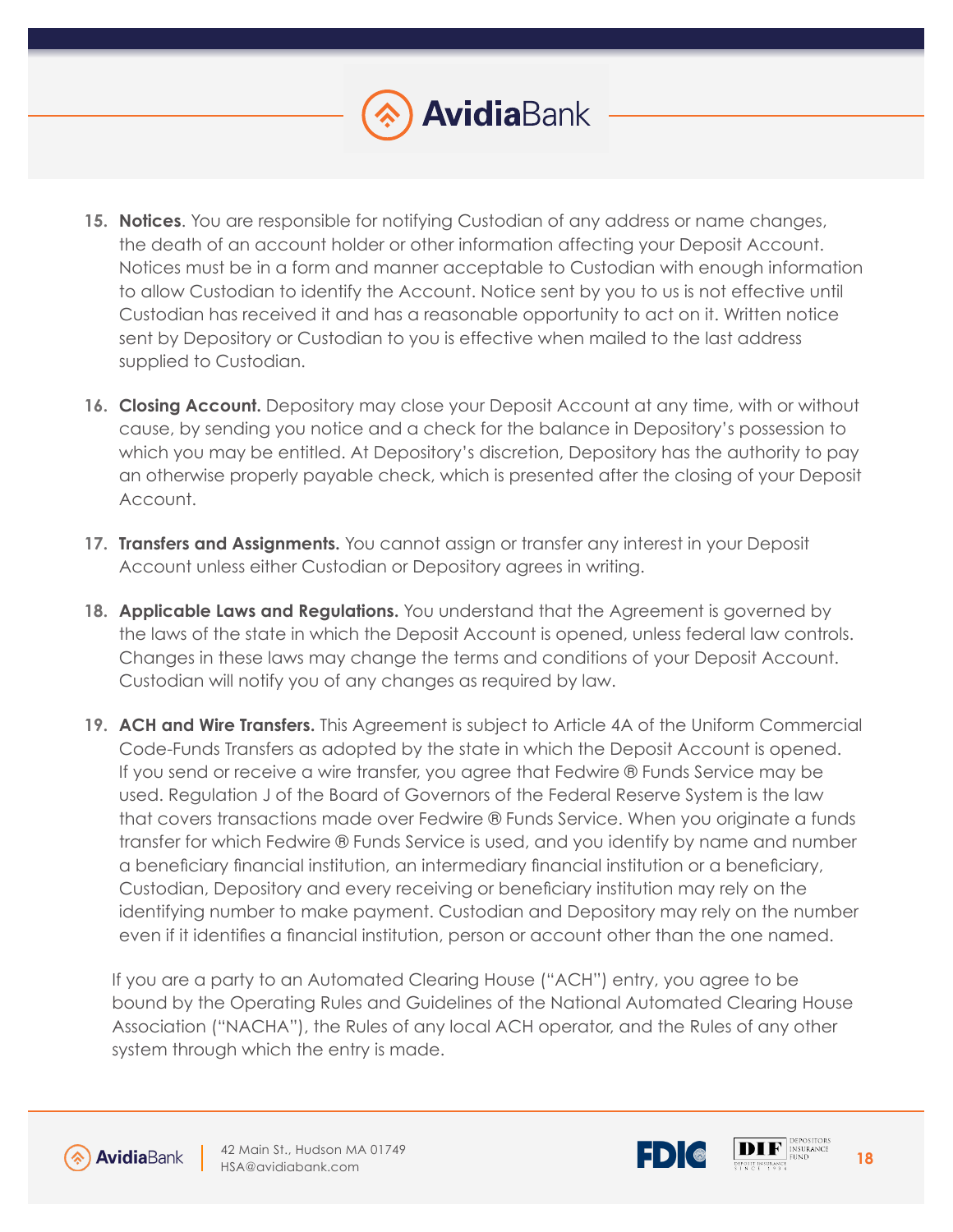

- **20. Provisional Payment.** Credit Depository gives you with respect to an ACH credit entry is provisional until Depository receives final settlement for that entry through a Federal Reserve Bank. If Depository does not receive final settlement, you agree that Depository is entitled to a refund of the amount credited to you in connection with the entry, and the party making the payment to you via such entry (i.e., the originator of the entry) shall not be deemed to have paid you in the amount of such entry.
- **21. International ACH Transactions.** If your transactions originates from a financial agency that is outside of the territorial jurisdiction of the United States, it may be subject to additional review for compliance with the rules of the Office of Foreign Assets Control (OFAC). If additional review is required, the international ACH transaction will not be available to you until it passes final verification.
- **22. Notice of Receipt.** Under the Operating Rules and Guidelines of NACHA, which are applicable to ACH transactions involving your Deposit Account, Depository and Custodian are not required to give next day notice to you of receipt of an ACH item and Depository and Custodian will not do so. However, Depository and Custodian will continue to notify you of the receipt of payments in the periodic statements Custodian provides to you.
- **23. Choice of Law.** Depository may accept on your behalf payments to your account which have been transmitted through one or more ACH operators and which are not subject to the Electronic Fund Transfer Act, and your rights and obligations with respect to such payments shall be construed in accordance with and governed by the laws of the state where the Deposit Account is opened as provided by the Operating Rules and Guidelines of NACHA, which are applicable to ACH transactions involving your Deposit Account.
- **24. Payment of Interest.** If this is an interest bearing account, the interest is calculated and paid in accordance with the Disclosures.
- **25. Checks.** AAll negotiable paper ("checks") presented for deposit must be in a format that can be processed and Depository may refuse to accept any check that does not meet this requirement. All endorsements on the reverse side of any check deposited into your Deposit Account or on any check issued by you must be placed on the left side of the check when looking at it from the front, and must be placed so as to not go beyond an area located 1-1/2 inches from the left edge of the check when looking at it from the front. It is your responsibility to ensure that this requirement is met and you are responsible for any loss incurred by Depository for failure of an endorsement to meet this requirement.





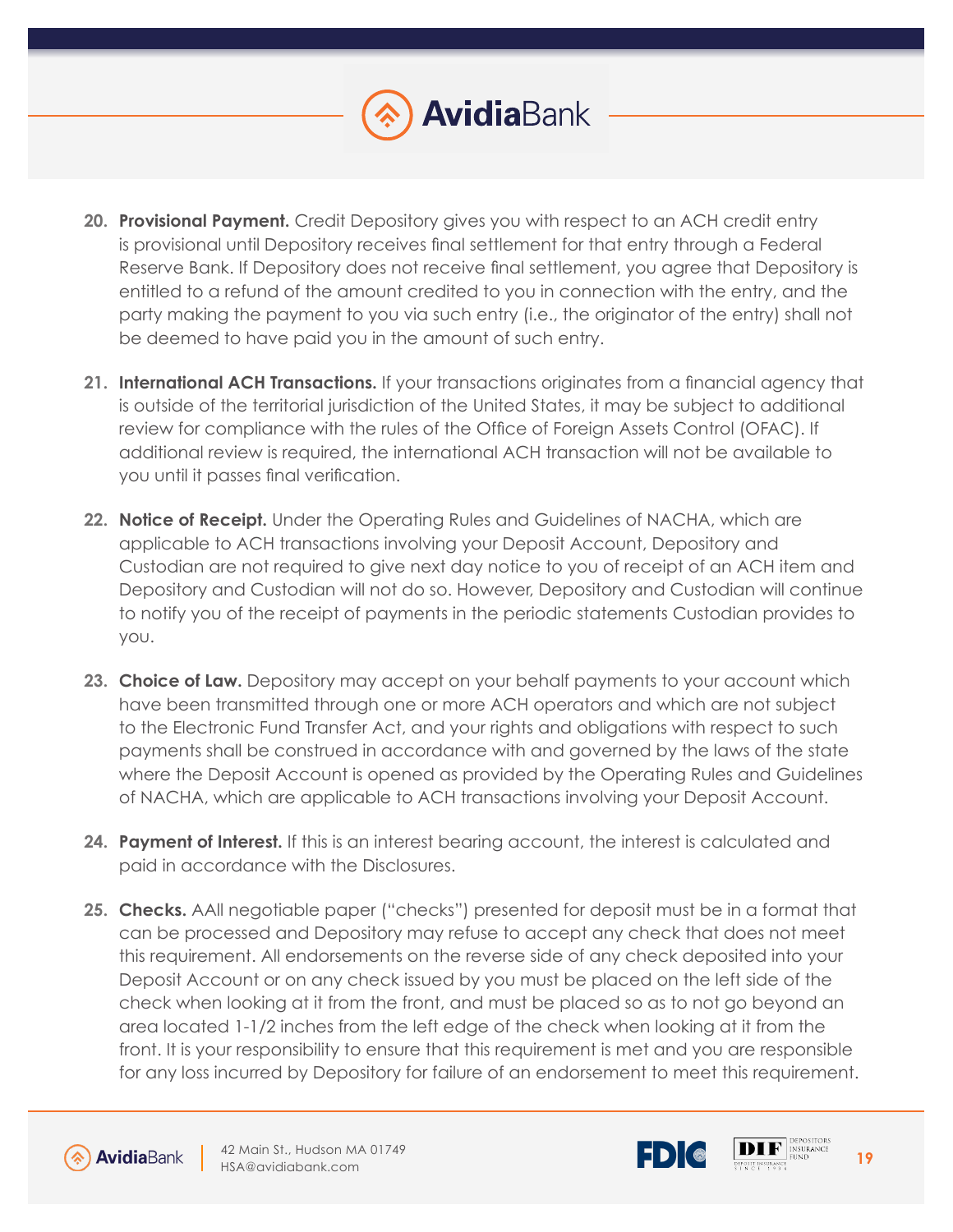

- **26. Substitute Checks.** To make check processing faster, federal law permits financial institutions to replace original checks with "substitute checks." These checks are similar in size to original checks with a slightly reduced image of the front and back of the original check. The front of a substitute check states: "This is a legal copy of your check. You can use it the same way you would use the original check." You may use a substitute check as proof of payment just like the original check. Some or all of the checks that you receive back from Depository may be substitute check(s).
- **27. Non-Sufficient Funds.** If your Deposit Account lacks sufficient available funds to pay a check, preauthorized transfer, or other debit activity presented for payment, Depository may return such item for non-sufficient funds and will charge you a fee as provided in the Disclosures. Depository's processing order is: All credit transactions are processed first. Debits, or withdrawals, from your Deposit Account will be processed as follows: electronic items such as ATM and Pre-Authorized transactions than checks. The items are processed in the order received within each category.
- 28. **Stop Payments.** If you request Depository to stop payment on a check you have written, or on a preauthorized transfer, you will give written or other confirmation as allowed by Depository within 14 days of making the request. If you fail to confirm an oral stop payment request within the 14 days, Depository reserves the right to cancel the request. Requests to stop all future payments on a preauthorized transfer may require additional documentation to be supplied to Depository. Your stop payment request must describe the item or account with reasonable certainty, and Depository must receive the request in a time and way that gives Depository a reasonable opportunity to act on it. A stop payment on a check you have written will remain in effect for 6 months or until Depository receives written revocation of the stop payment, whichever occurs first. A stop payment on a preauthorized transfer will remain in effect until Depository receives a withdrawal of the stop payment request or the return of the debit entry(ies), whichever occurs first. You understand that Depository may accept the stop payment request from any of the joint owners of the account, regardless of who signed the check or authorized the transfer. Depository's acceptance of a stop payment request does not constitute a representation by Depository that the item has not already been paid or that Depository has had a reasonable opportunity to act on the request. Depository may accept a stop payment request on lost or stolen checks, whether a single check or a series, unless Depository's policy requires that Depository open a new account for you to ensure your security.



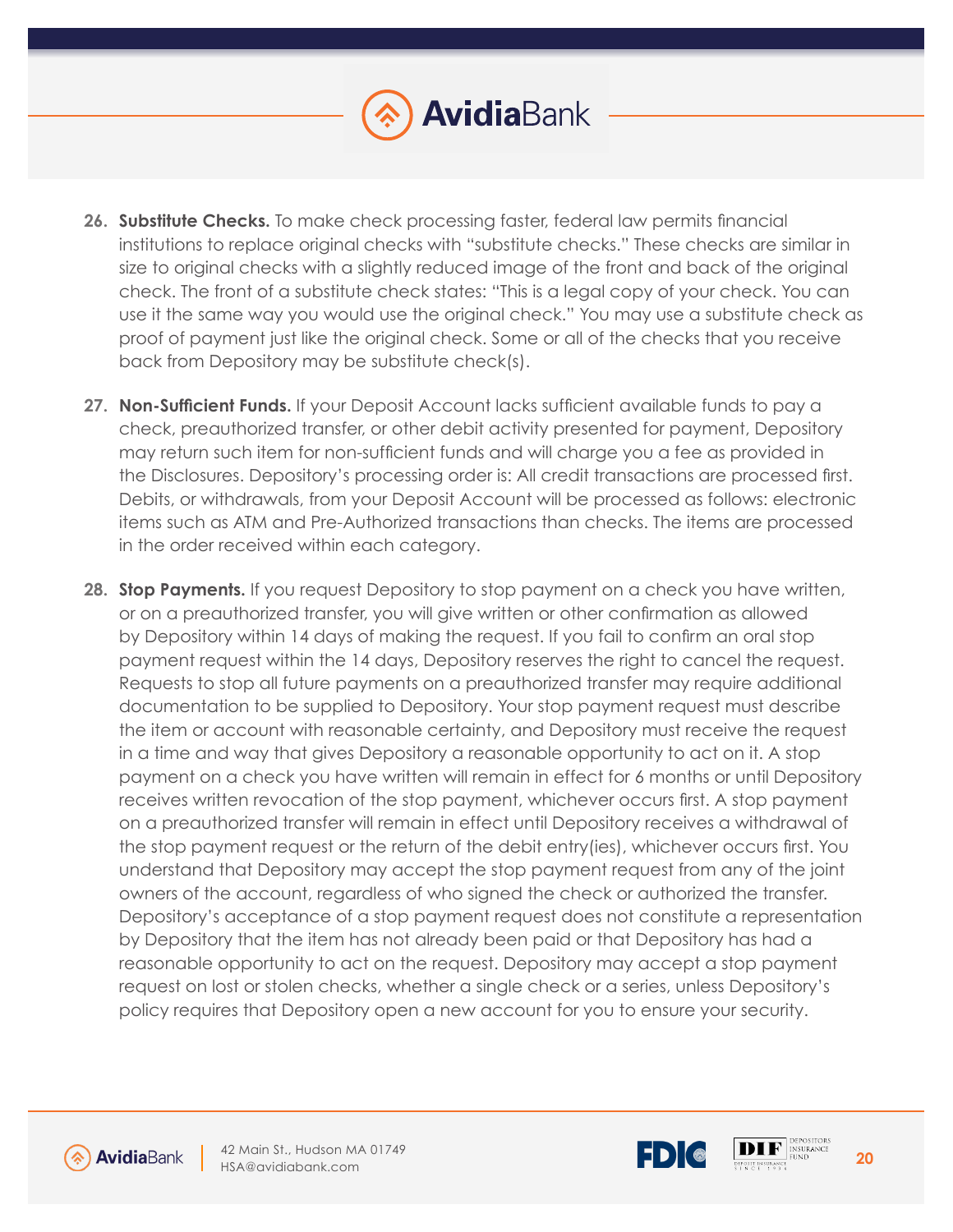

- **29. Statements.** Custodian will provide you with a periodic statement showing the Deposit Account activity. The Account Owner who receives this statement is the agent for his/her co- account holder(s) for purposes of receiving the statement and items. You must notify Custodian within 30 days after Custodian mails or otherwise make the statement available to you of any discrepancies. If you fail to notify Custodian, you will have no claim against Depository. However, if the discrepancy is the result of an electronic fund transfer, the provisions of the Disclosures will control its resolution. If you do not receive a statement from Custodian because you have failed to claim it or have supplied Custodian with an incorrect address, Custodian may stop sending your statements until you specifically make written request that Custodian resume sending your statements and you supply Custodian with a proper address.
- **30. Stale or Postdated Checks.** Depository reserves the right to pay or dishonor a check more than 6 months old without prior notice to you. If you can write checks on your account, you agree not to postdate any check drawn on the account. If you do and the check is presented for payment before the date of the check, Depository may pay it or return it unpaid. Depository is not liable to you for paying any stale or postdated check, and you agree to reimburse Depository for any loss Depository might suffer, as long as Depository acted in good faith or exercised ordinary care. Any damages that you incur, and which Depository may be liable for, are limited to actual damages not to exceed the amount of the check.
- **31. Check Safekeeping.** If you utilize a check safekeeping or any other system offered by Depository for the retention of your checks, you understand that the canceled checks will be retained by Depository and destroyed after a reasonable time period or as required by law. At your request, Depository will provide without charge up to 25 canceled instruments or legible copies of the fronts and backs thereof per calendar year. Additional copies may be subject to a fee, as indicated in the Schedule of Fees or Disclosures. If for any reason Depository cannot provide you with a copy of a check, Depository's liability will be limited to the lesser of the face amount of the check or the actual damages sustained by you.
- **32. Facsimile Signatures.** You authorize Depository, at any time, to charge you for all checks, drafts, or other orders for the payment of money, that are drawn on Depository regardless of by whom or by what means the facsimile signature(s) may have been affixed so long as they resemble the facsimile signature specimen in our files and contain the required number of signatures for this purpose.



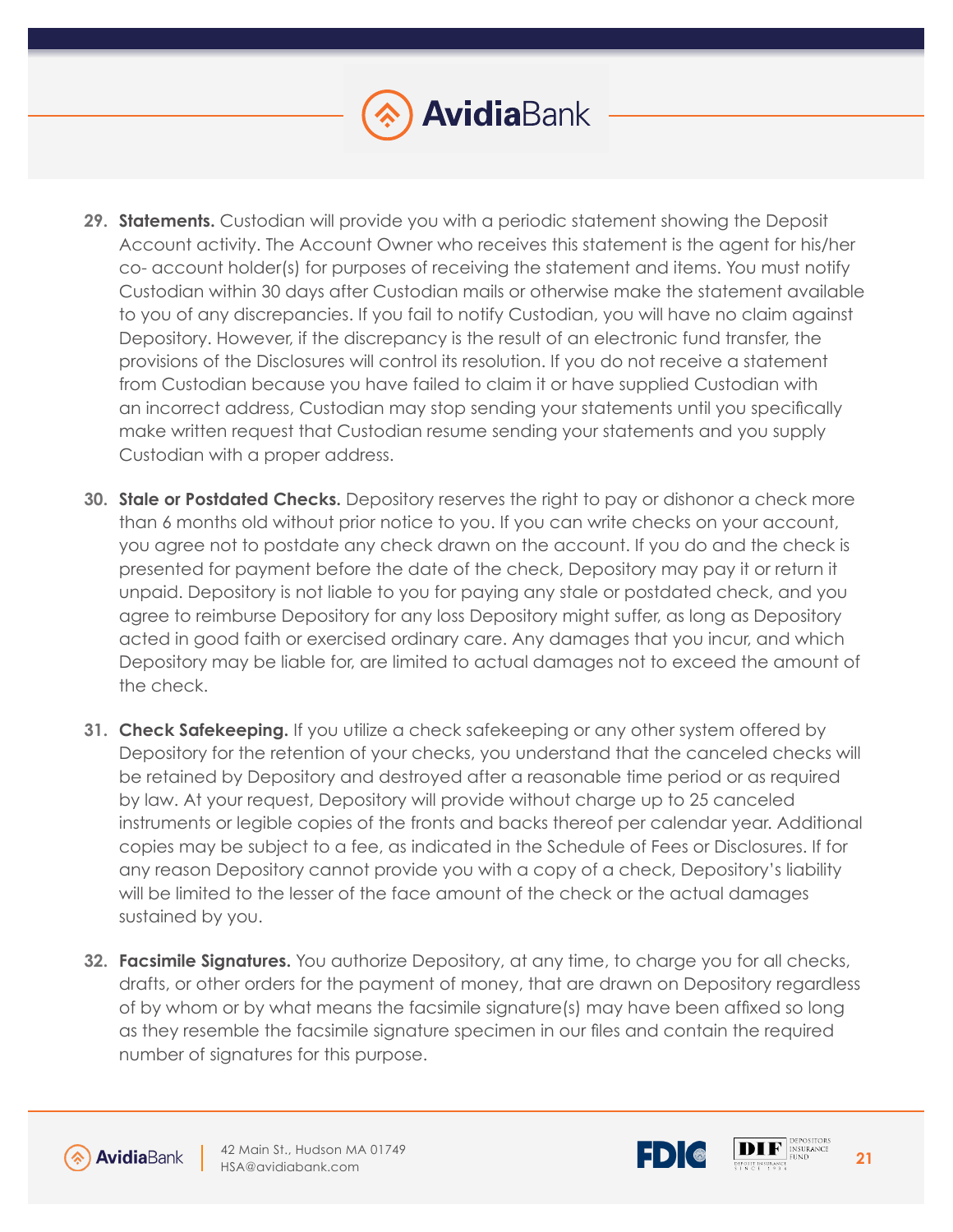

**AvidiaBank** 

- **34. No Waiver.** You understand and agree that no delay or failure on Depository's part to exercise any right, remedy, power or privilege available to Depository under this Agreement shall affect or preclude Depository's future exercise of that right, remedy, power or privilege.
- **35. Negative Balances.** According to the Internal Revenue Code Section 4975, if an HSA transaction results in a negative balance, the HSA will cease to be an HSA on the first day of the year in which the prohibited transaction occurred. The account will be closed.

### **ACKNOWLEDGMENT**

I acknowledge that:

- You have read and or printed a copy of this Deposit Account Agreement and agree to abide by the terms of this Deposit Account Agreement.
- All signers authorize Custodian and Depository to make inquiries from any consumer reporting agency, including a check protection service, in connection with the Account and the Deposit Account.





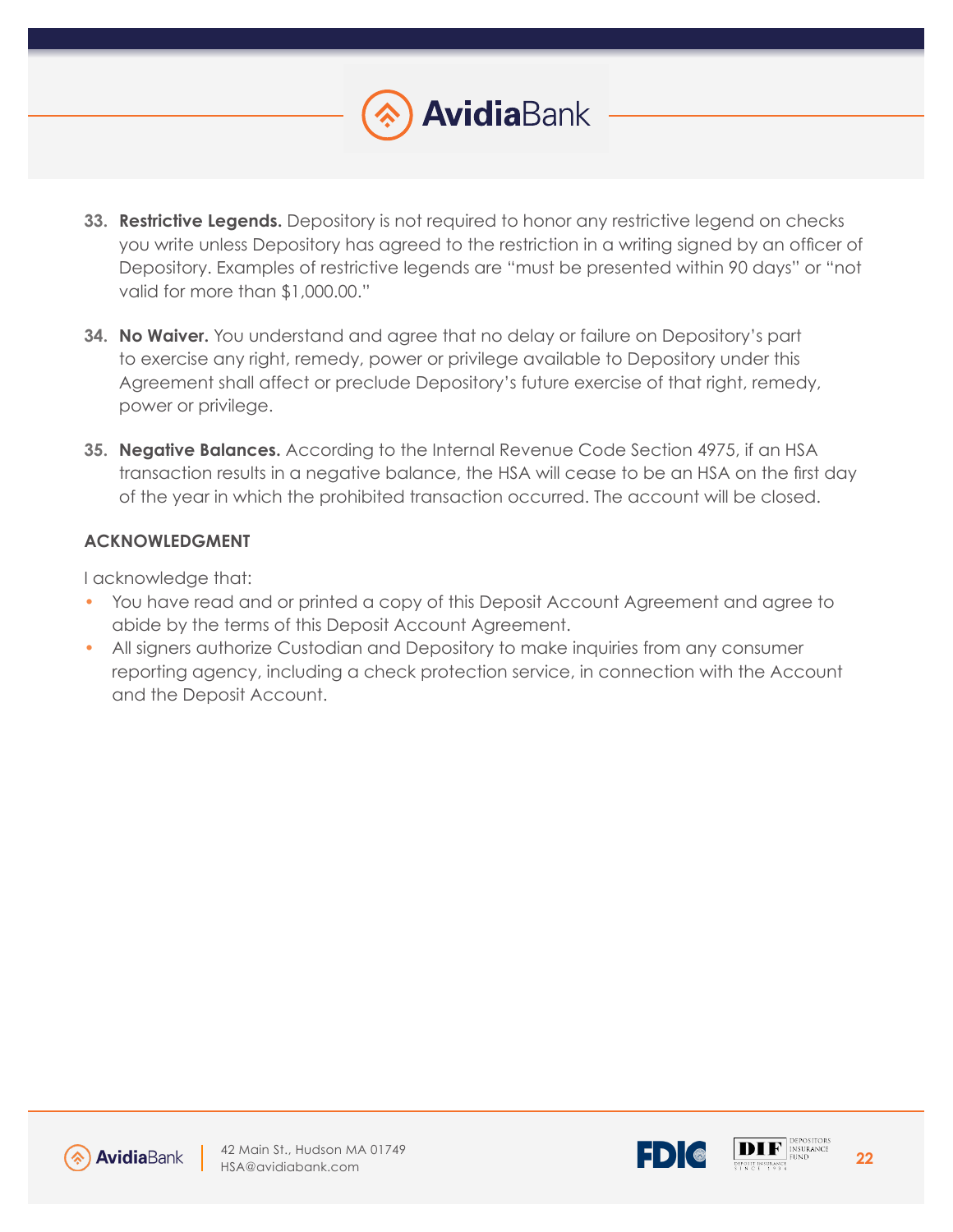# **HEALTH SAVINGS ACCOUNT TRUTH-IN-SAVINGS DISCLOSURE**

### **INTEREST RATES AND ANNUAL PERCENTAGE YIELDS (APY) can be found at:**

**https://www.avidiabank.com/personal/deposit-account-rates**

**INTEREST RATES AND ANNUAL PERCENTAGE YIELDS (APY) –** The interest rates and the annual percentage yields for the accounts about which you have inquired are shown below in the chart titled **Interest Rates and Annual Percentage Yields (APY).** The interest rate is the rate at which interest is paid on the ledger balance of an HSA Deposit Account. The annual percentage yield (APY) is the rate at which a Deposit Account would earn interest over a one year period if the stated interest rate remained in effect throughout that period and all interest paid on the Deposit Account were left in the Deposit Account. The interest rates and the annual percentage yield for your Deposit Account is subject to the **Variable Rate Information section.** 

**VARIABLE RATE INFORMATION –** The interest rate of your Deposit Account will be determined by the rate in effect when funds are deposited to the Deposit Account, however the interest rate and annual percentage yield may change.

- **Determination of Rate –** At our discretion we may change the interest rate on your Deposit Account.
- **Frequency of Rate Changes** We may change the interest rate on your Deposit Account at any time.
- **Limitations on Rate Changes** There are no maximum or minimum interest rate limits.
- **Tiered Interest Rate** Interest is paid on the amount of funds within each defined tier, creating a blended interest rate for the entire balance

**COMPOUNDING AND CREDITING –** Interest will remain on deposit. A withdrawal will reduce earnings. If you close your Account before interest is credited, you will not receive the accrued interest. Please see the interest accrual and compounding methods below.

| Type of Account | <b>Interest Crediting</b> | <b>Interest Compounding</b> |
|-----------------|---------------------------|-----------------------------|
| HSA Checking    | Monthly                   | Daily                       |





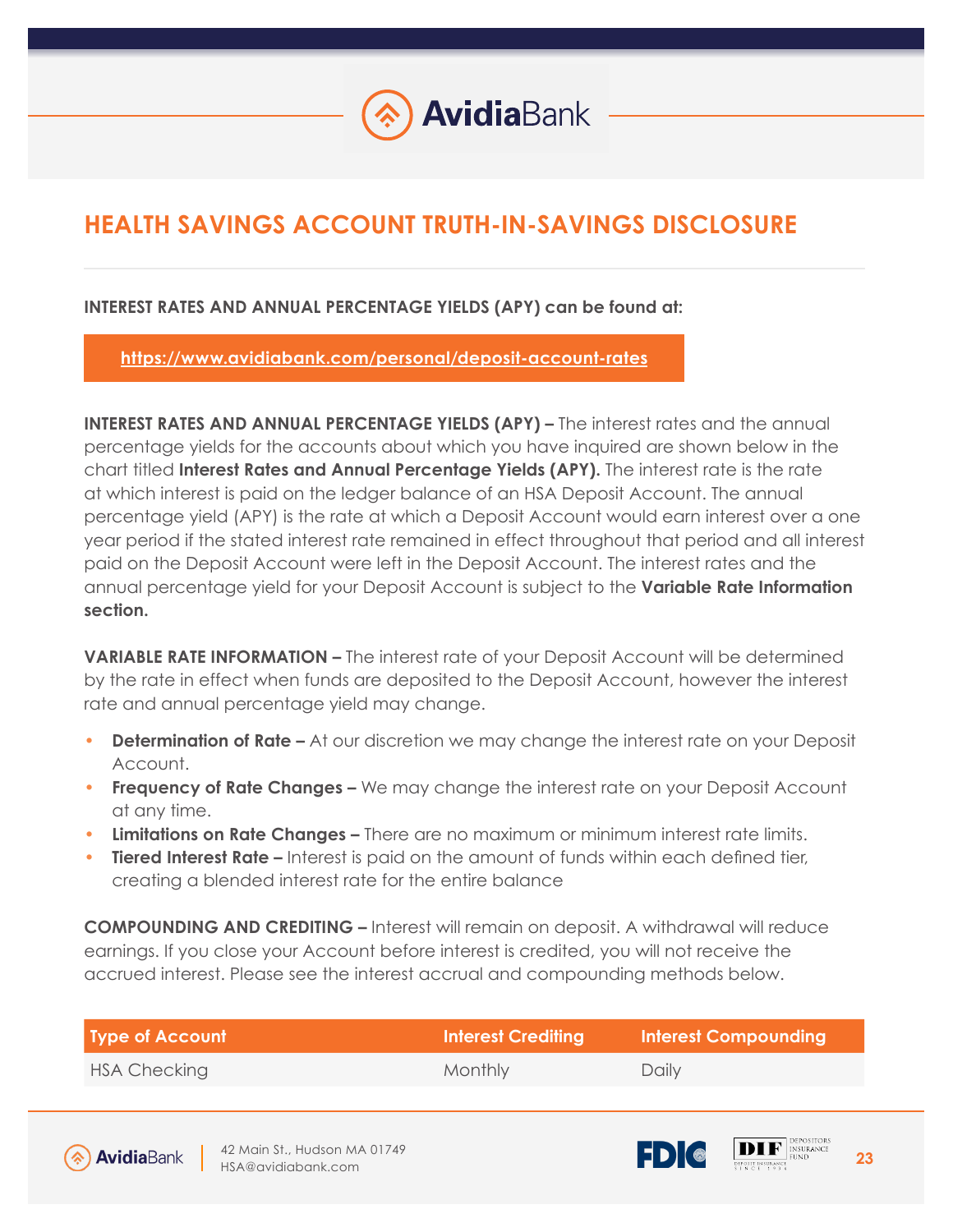

**BALANCE COMPUTATION METHOD –** We use the daily balance method to calculate the interest on your Deposit Account. This method applies a daily periodic rate to the ledger balance of your Deposit Account.

**ACCRUAL ON NON-CASH DEPOSITS –** Interest begins to accrue on all non-cash deposits (such as electronic transfers) no later than the day the transaction is posted to your Deposit Account.

**PROCESSING ORDER –** All credit transactions are processed first. Debits, or withdrawals, from your Deposit Account will be processed as follows: electronics items such as preauthorized transactions then checks. The items are processed in the order received within each category.

### **FEES AND CHARGES**

| Trustee to Trustee transfer or Rollover (outgoing)                             | \$25.00         |
|--------------------------------------------------------------------------------|-----------------|
| Non-sufficient funds (NSF) (can be created by check or other electronic means) | <b>\$30.00</b>  |
| Periodic paper statement (effective 6/30/21)                                   | Up to a $$1.95$ |

\*\*Paper statement fee charged periodically - Please note you may opt in to receive free electronic statements online by choosing HSA statements and setting your preference.

**TRANSACTION LIMITATIONS –** Deposit Accounts cannot be transferred without consent from the Custodian. We reserve the right to require at least seven days written notice before any withdrawal or transfer.

### **ACKNOWLEDGMENT**

You acknowledge that you have read and or printed a copy of this Truth In Savings Agreement and agree to abide by the terms of such.





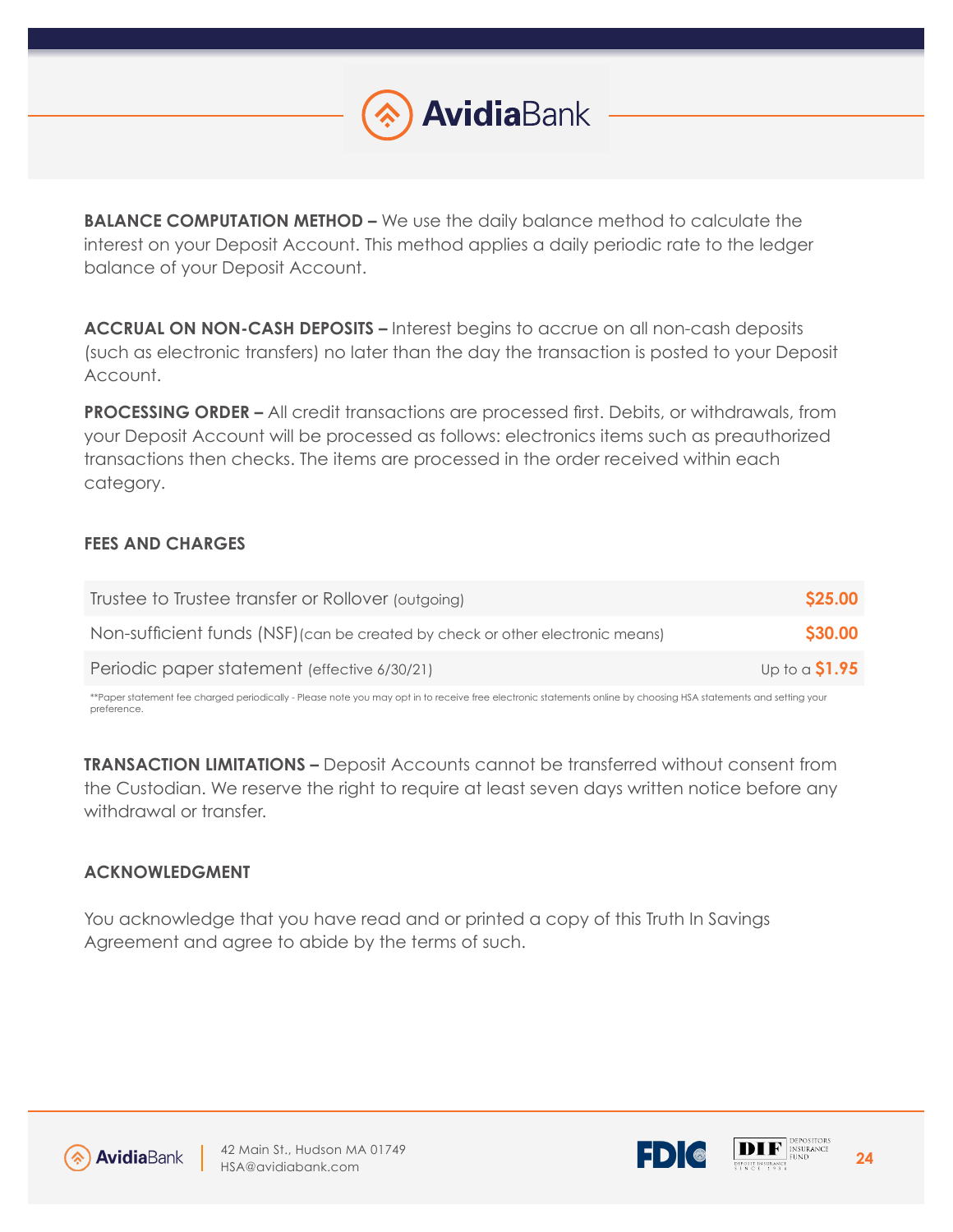# **HEALTH SAVINGS ACCOUNT FUNDS AVAILABILITY DISCLOSURE AGREEMENT**

# **ACCEPTANCE OF TERMS**

This agreement sets out the Terms and Conditions (Terms) upon which Depository will place a hold on deposits made to your Deposit Account before funds are available for your withdrawal. This is the Funds Availability Policy applicable to the Deposit Account and serves as a legally binding agreement between you, Custodian and Depository. Please read this Funds Availability Disclosure Agreement carefully and keep a copy for your records. In summary our Policy is to make your funds available on the First Business Day after the day of deposit. Please refer to the section DETERMINING THE AVAILABILITY OF YOUR DEPOSIT for the complete policy.

For purposes of this Health Savings Account Funds Availability Disclosure Agreement, the terms "you"/"your" refer to the Account Owner and the terms "our"/"we"/"us" refer to the Depository. The term "account" includes your Health Savings Account and the Deposit Account.

# **TERMS AND CONDITIONS**

**Determining The Availability Of Your Deposit.** The length of the delay varies depending on the type of deposit and is explained below. When we delay your ability to withdraw funds from a deposit, you may not withdraw the funds in cash, receive a preauthorization and we will not pay checks you have written on your account by using these funds. Even after we have made funds available to you and you have withdrawn the funds, you are still responsible for checks you deposit that are returned to us unpaid and for any other problems involving your deposit.

When we delay your ability to withdraw funds, the length of the delay is counted in Business Days from the day of your deposit. The term "Business Day" means any day other than a Saturday, Sunday or federally declared legal holiday, and the term "Banking Day" means that part of any Business Day on which we are open to the public for carrying on substantially all of our banking functions.

If you make a deposit before the close of business on a Business Day that we are open, we will consider that day to be the day of your deposit. However, if you make a deposit after the close of business or on a day that we are not open, we will consider the deposit made on the next Business Day we are open.



L

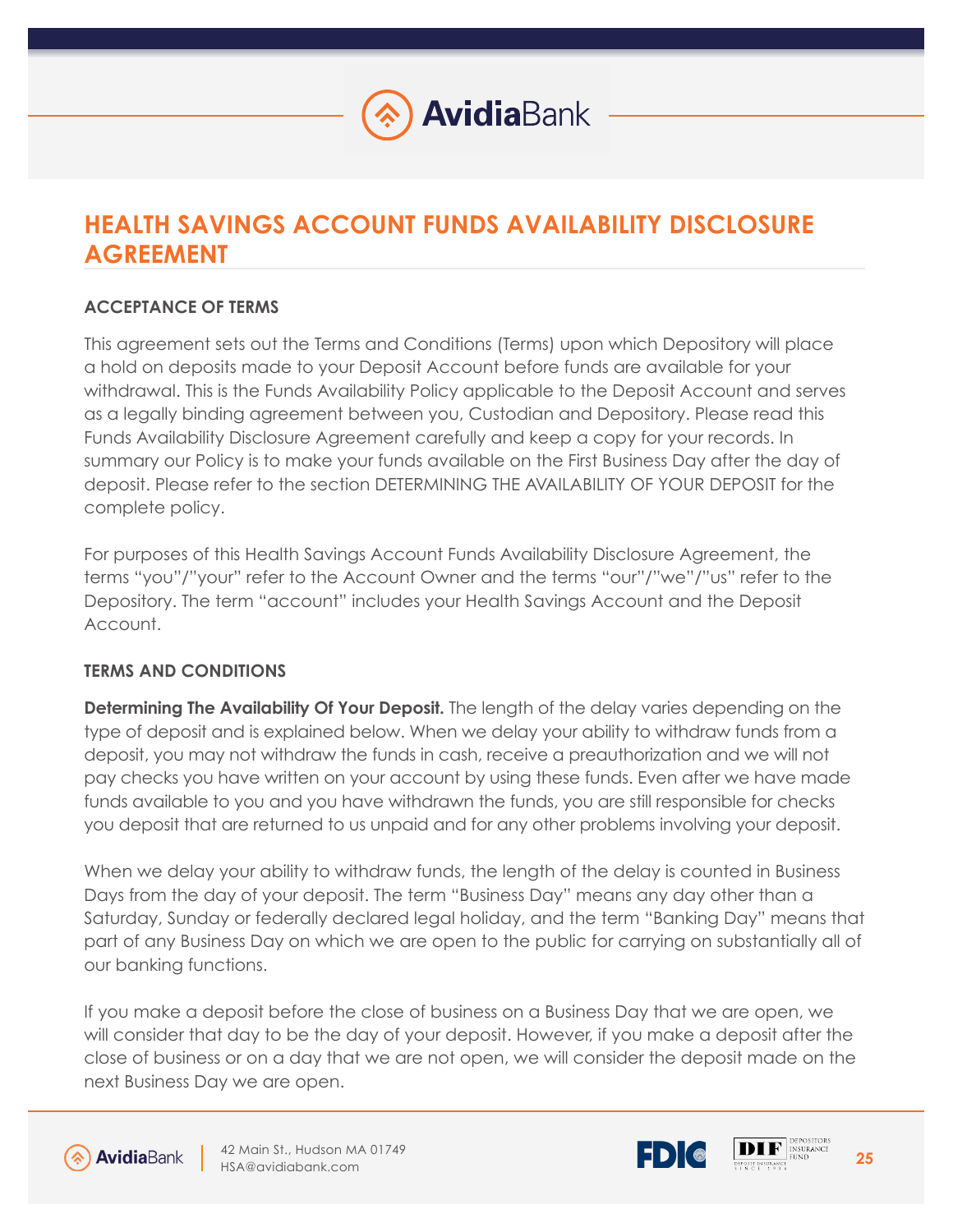### **AVAILABILITY SCHEDULE**

**Same Day Availability.** Funds from electronic direct deposits to your account, excluding External Funds Transfers, will be available on the day we receive the deposit. In addition, funds from deposits of cash (if made in person to an employee of Avidia Bank), and wire transfers, will also be available on the day of deposit.

**Next Day Availability.** Funds from deposits of U.S. Treasury checks (if payable to you and deposited into your account), U.S. Postal Service Money Orders (if payable to you and deposited into your account, and the deposit is made in person to an employee of Avidia Bank), Federal Reserve Bank or Federal Home Loan Bank checks (If payable to you and deposited into your Account, and the deposit is made in person to an employee of Avidia Bank), State or Local Government checks (if payable to you and deposited into your Account, and the deposit is made in person to an employee of Avidia Bank), Cashier's, Certified, or Teller's checks (if payable to you and deposited into your Account, and the deposit is made in person to an employee of Avidia Bank), and checks drawn on us are available on the first Business Day after the day of your deposit.

If you do not make your deposit in person to an employee of Avidia Bank (for example, if you mail the deposit), funds from these deposits will be available no later than the second Business Day after the day of your deposit.

Other Check Deposits. Funds from all other check deposits will be available no later than the second Business Day after the day of deposit. The first \$300 of your deposits, however, may be available by the first Business Day after the day of deposit.

### **LONGER DELAYS MAY APPLY**

If you receive an electronic direct deposit as a result of an External Funds Transfer initiated by you while using Avidia Bank's Consumer Internet Banking application, then those funds will become available no later than five business days after you initiate the Transfer.

In some cases, we will not make all of the funds that you deposit by check available to you according to the previously stated availability schedule. Depending on the type of check that you deposit, funds may not be available until the second business day after the day of your deposit. The first \$300.00 of your deposits, however, may be available by the first Business Day after the day of deposit.



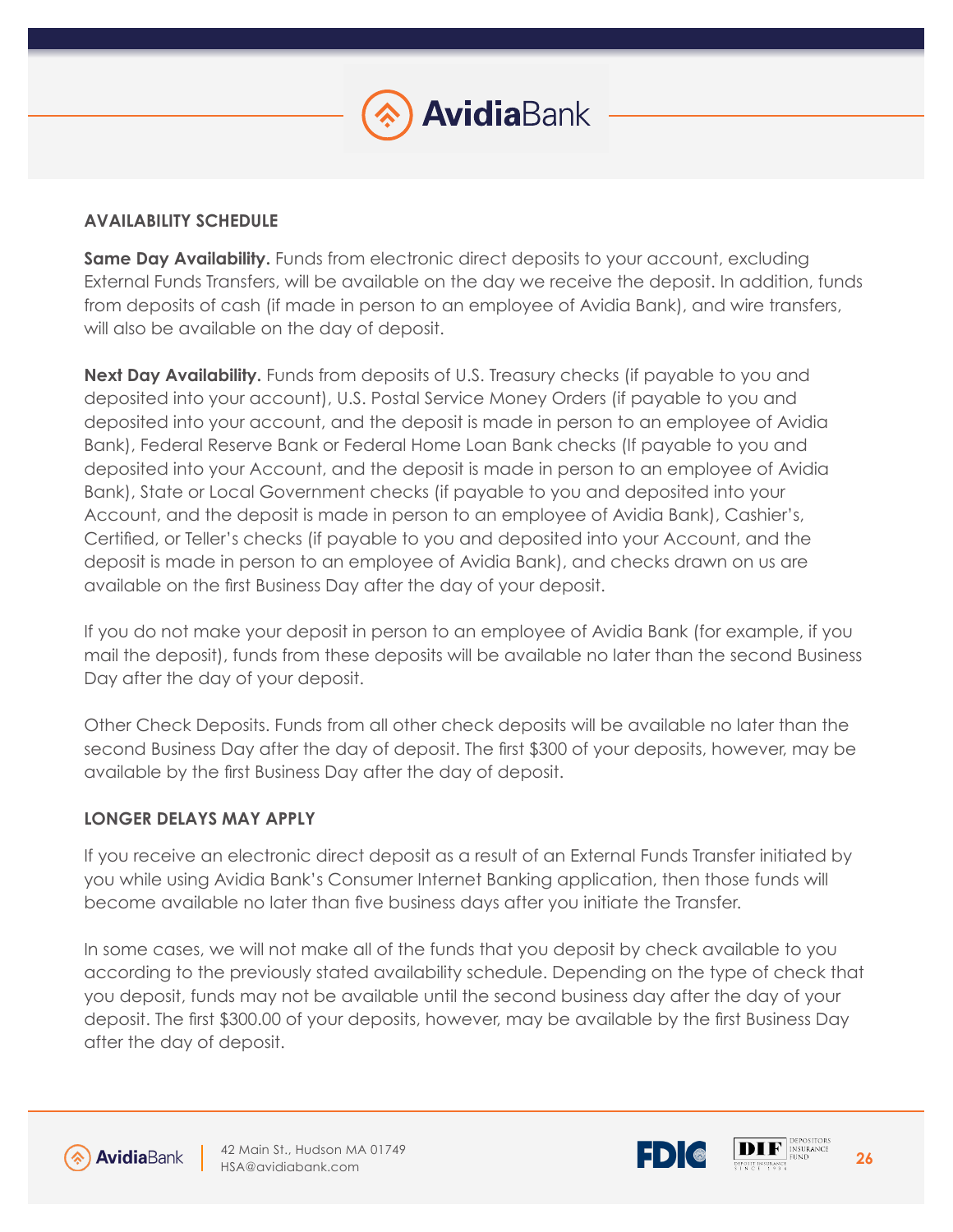

If we are not going to make all of the funds from your deposit available to you according to the previously stated availability schedule, we will notify you at the time you make your deposit. We will also tell you when the funds will be available. If your deposit is not made directly to one of our employees, or if we decide to take this action after you have left the premises, we will mail you the notice by the day after we receive your deposit. If you need the funds from a deposit right away, ask when the funds will be available.

Funds you deposit by check may be delayed for a longer period under the following circumstances: (a) if we believe a check you deposit will not be paid; (b) if you deposit checks totaling more than \$5,525 on any one day; (c) if you redeposit a check that has been returned unpaid; (d) if you have overdrawn your account repeatedly in the last six months; or (e) if an emergency condition arises that would not enable us to make the funds available to you, such as the failure of computer or communications equipment.

We will notify you if we delay your availability to withdraw funds for any of these reasons, and we will tell you when the funds will be available. They will generally be available no later than the fifth business day after the day of your deposit. If you will need the funds from a deposit right away, you should ask when the funds will be available.

### **SPECIAL RULES FOR NEW ACCOUNTS**

If you are a new customer, the following special rules may apply during the first 30 days your account is opened.

Funds from electronic direct deposits to your account, excluding External Funds Transfers, will be available on the day we receive the deposit. Funds from deposits of cash, wire transfers, and the first \$5,525 of a day's total deposits of cashier's, certified, teller's, traveler's, and federal, state and local government checks will be available on the first business day after the day of deposit if the deposit meets certain conditions. For example, the checks must be payable to you (and you may have to use a special deposit slip). The excess over \$5,525 will be available on the first business day after the day of your deposit. If your deposit of these checks (other than a U.S. Treasury check) is not made in person to one of our employees, the first \$5,525 will not be available until the second business day after the day of deposit. Funds from all other deposits will be available no later than the second Business Day after the day of your deposit.

# **ACKNOWLEDGMENT**

You acknowledge that You have read and or printed a copy of this Funds Availability Disclosure Agreement and agree to abide by the terms of the agreement.



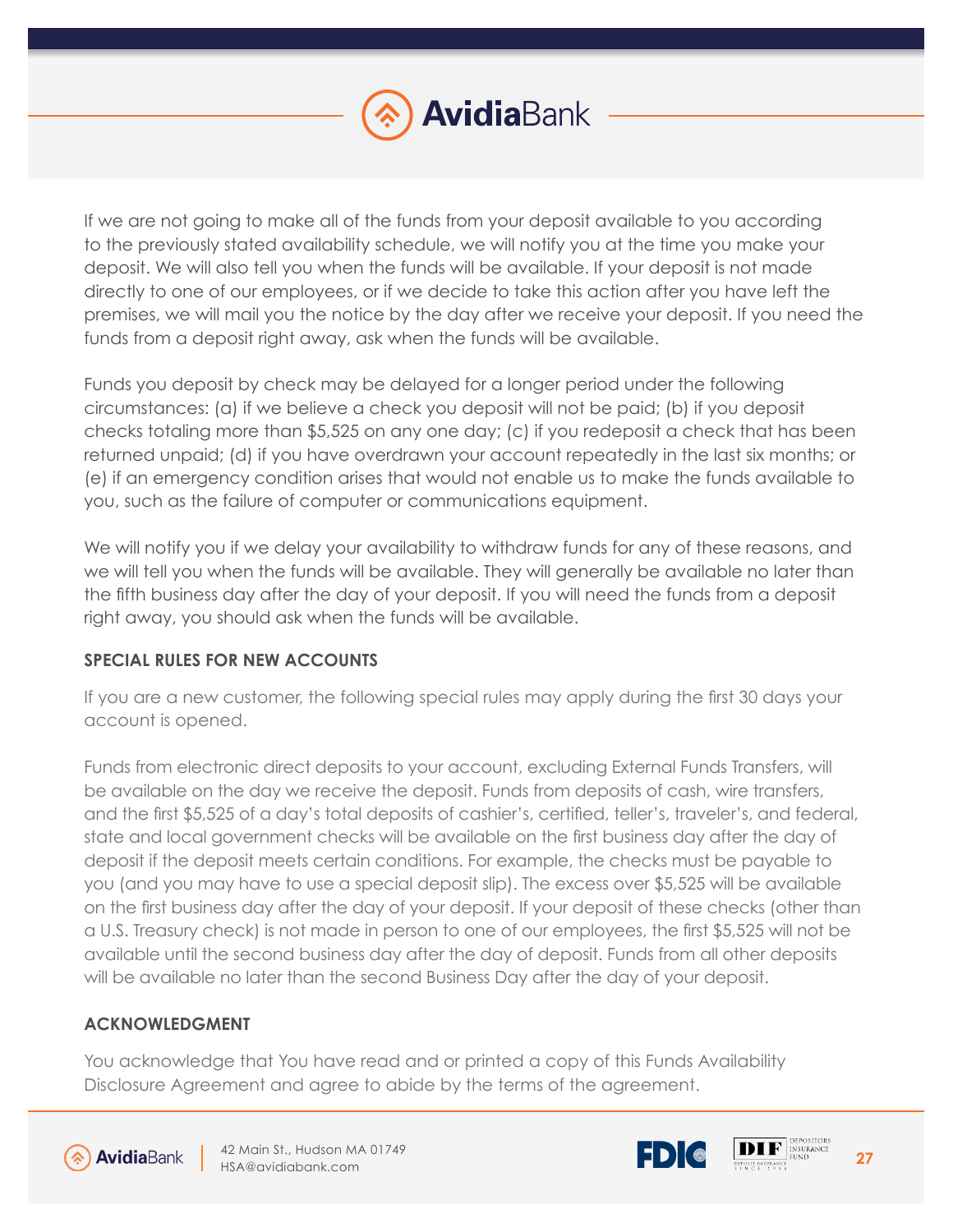

# **HEALTH SAVINGS ACCOUNT EXTERNAL FUNDS TRANSFER AGREEMENT**

# **ACCEPTANCE OF TERMS**

This Agreement sets out the terms and conditions (Terms) upon which Avidia Bank (Custodian) and Depository (if different from Avidia Bank) will provide the ability to perform external funds transfers and serves as a legally binding agreement between you Custodian and Depository. If you do not accept and agree to all of the Terms, you will not be entitled to use the external transfer funds feature. Avidia Bank reserves the right to change the Terms, under which the external funds transfer feature is offered at any time; however, Avidia Bank will notify you of any material change to the Terms. In most cases, you will receive the notice on-line the next time you log in; however, Avidia Bank reserves the right to notify you by e-mail or by conventional mail, in its discretion. You agree that if you continue to use the external funds transfer feature after we notify you of any change, you thereby accept the changes to the Terms and agree to be bound by this Agreement, as amended. If at any time you wish to discontinue using the external funds transfer, you can unsubscribe by sending Avidia Bank an e-mail to HSA@avidiabank.com or call us at 1-855-248-6311. If your Deposit Account associated with an external transfer has been closed you will have no further right or access to use this feature.

# **TERMS AND CONDITIONS**

### **Information Authorization**

If you request external transfer limits in excess of the Default Values, you authorize Avidia Bank to obtain information about your credit history from a consumer reporting agency. Avidia Bank will obtain and use your credit information only in accordance with the Fair Credit Reporting Act and other applicable law. We may approve or decline your request based upon our review of your consumer report. If we deny your request, you may contact Avidia Bank to obtain a free copy of you consumer report. In addition to obtaining a consumer report, Avidia Bank reserves the right to obtain such additional information as we deem reasonably necessary to insure that you, or persons to whom you may transfer funds, are not using the external transfer feature in violation of law, including, but not limited to, laws and regulations designed to prevent "money laundering" or the transfer of funds to or from persons or organizations whose accounts are blocked under regulations of the Office of Foreign Asset Control (OFAC) of the United States Treasury Department.





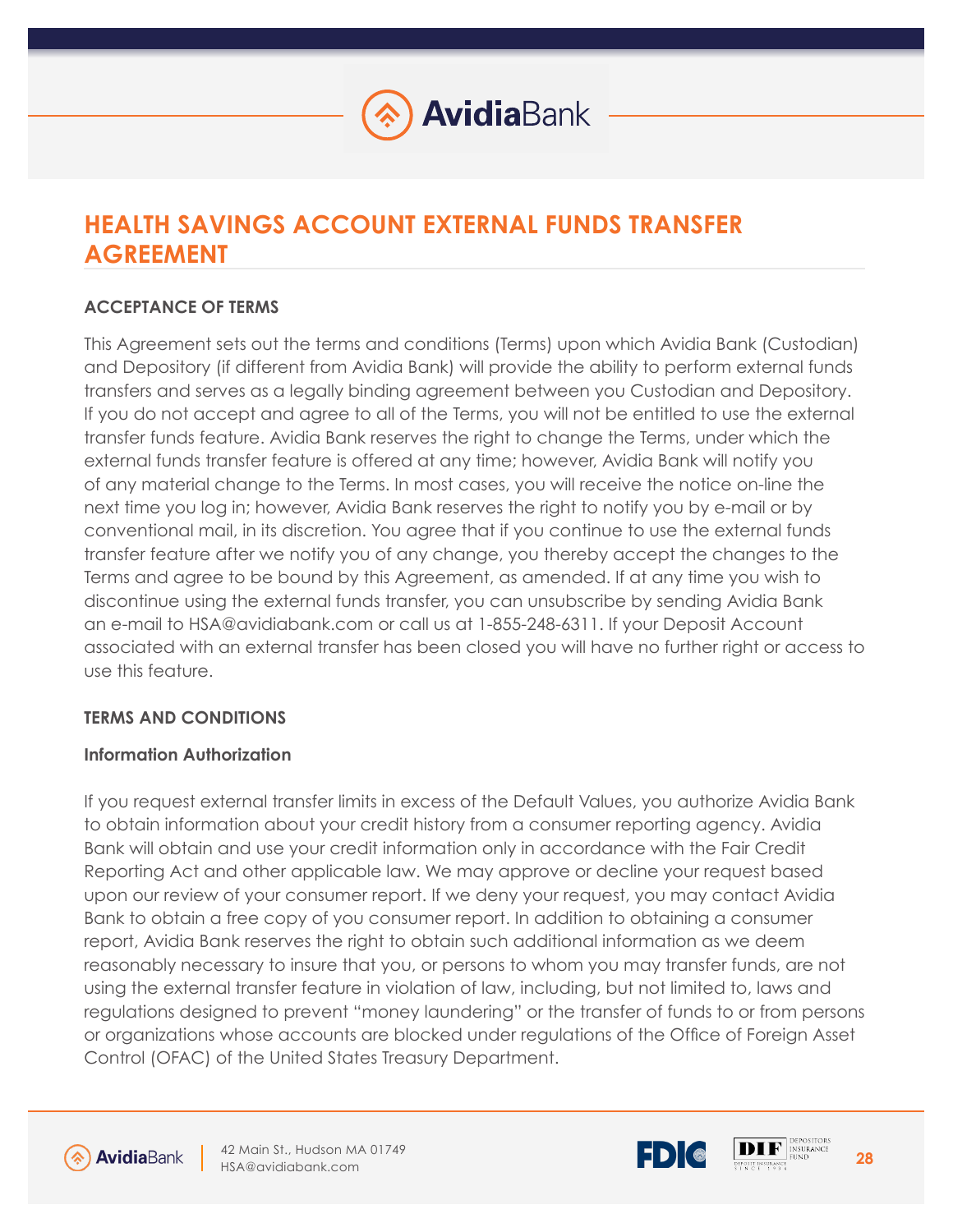

When you initially set up an external transfer, we will verify ownership of your accounts at the other bank. You authorize us to validate your ownership through the use of a test transfer, in which one or more low value payments will be credited or debited from your account at the other bank. Once the test transfer is complete you must access the account at the other bank to retrieve the small dollar test transactions. Once retrieved you must verify the transactions by entering the values within Avidia Bank's consumer internet banking application. External transfers will not be established until the small dollar test transactions are verified.

# **ACCOUNTS**

By using the external transfer feature, you represent and warrant to Avidia Bank that you have the right to authorize external transfers between accounts that you own at Avidia Bank as well as the other bank, and you are not violating any third party rights. You warrant and represent that the information you are providing us with is true, current, correct and complete. You hereby authorize Avidia Bank to use information submitted by you to facilitate external transfers.

YOU ACKNOWLEDGE AND AGREE THAT WHEN **AVIDIA BANK I**S EXECUTING AN EXTERNAL FUNDS TRANSFER FROM OR TO ANY OF YOUR OR A RECIPIENT'S ACCOUNTS, **AVIDIA BANK** IS ACTING AS YOUR AGENT, AND NOT AS THE AGENT OR ON BEHALF OF ANY THIRD PARTY.

YOU AGREE THAT WE SHALL NOT BE LIABLE FOR ANY COSTS, FEES, LOSSES OR DAMAGES OF ANY KIND INCURRED AS A RESULT OF (1) OUR ACCESS TO THE ACCOUNTS; (2) OUR ABILITY OR INABILITY TO DEBIT AND/OR CREDIT THE ACCOUNTS IN ACCORDANCE WITH YOUR FUNDS TRANSFER INSTRUCTIONS; (3) ANY INACCURACY, INCOMPLETENESS OR MISINFORMATION CONTAINED IN THE INFORMATION RETRIEVED FROM THE ACCOUNTS; (4) ANY CHARGES IMPOSED BY OTHER FINANCIAL INSTITUTIONS AND (5) ANY FUNDS TRANSFER LIMITATIONS SET BY THE FINANCIAL INSTITUTIONS OR OTHER PROVIDERS OF THE ACCOUNTS.





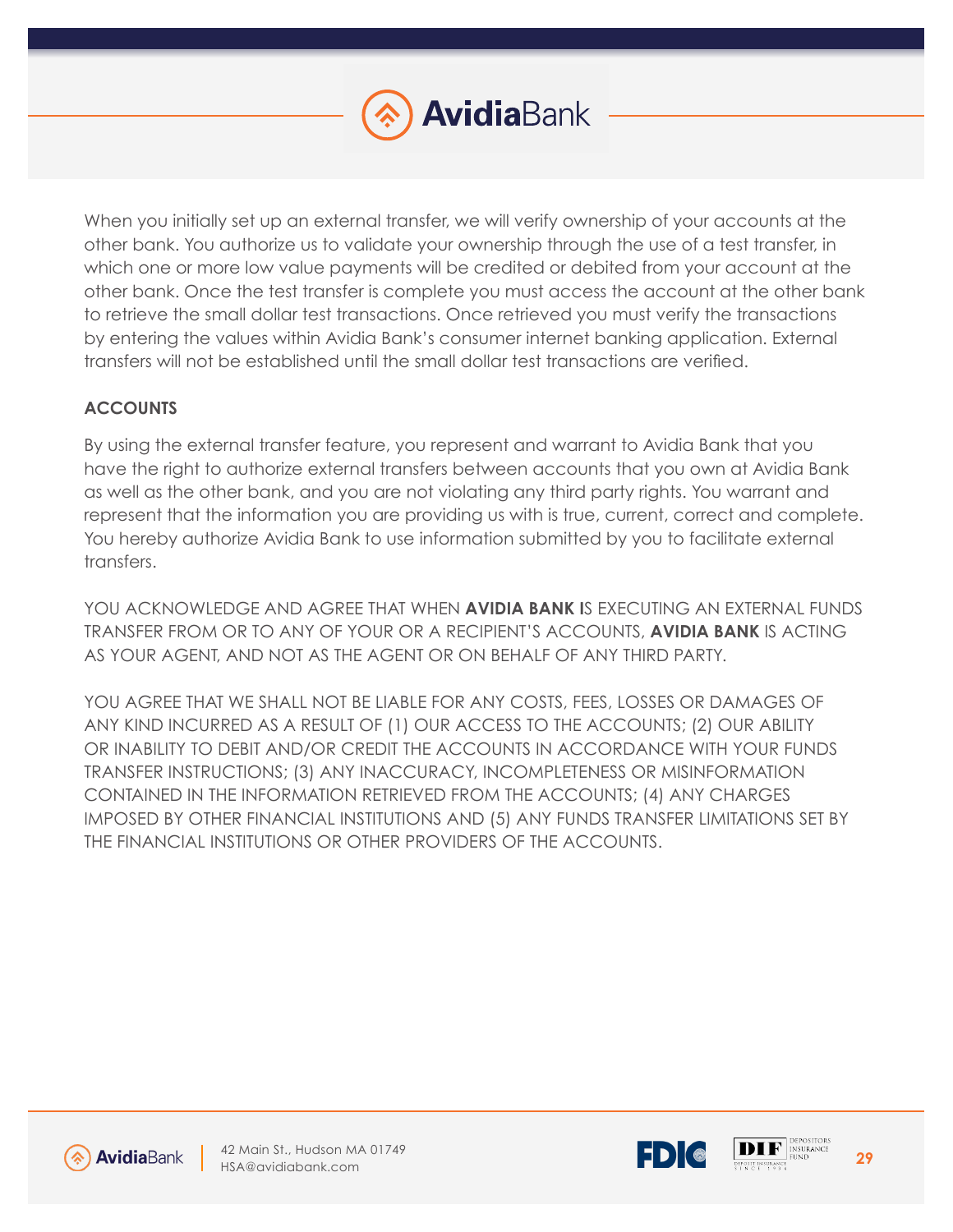

#### **ELECTRONIC COMMUNICATIONS**

- A. You understand and agree that this Agreement (including, without limitation, the Health Savings Account Custodial Agreement) will be entered into electronically, and that the following categories of information ("Communications") may be provided by electronic means:
	- This Agreement and any amendments, modifications or supplements to it.
	- Your records of external funds transfers, including without limitation confirmations of individual transactions.
	- Any initial, periodic or other disclosures or notices provided in connection with external funds transfers, including without limitation those required by federal or state law.
	- Any customer service communications, including without limitation communications with respect to claims of error or unauthorized use of external funds transfers.
	- Any other communication related to the Service.

Although Avidia Bank reserves the right to provide Communications in paper format at any time, you agree that we are under no obligation to do so. All Communications in either electronic or paper format will be considered to be "in writing." You should print a paper copy of this Agreement and retain the copy for your records.

- B. You agree to update your contact information and alerts within Avidia Bank's consumer internet banking application if your e-mail address or other information changes.
- C. Communications may be posted on applicable web pages within Avidia Bank's consumer internet banking application or delivered to the e-mail address you provide. Any electronic Communication sent by e-mail will be deemed to have been received by you when it was sent, whether or not you received the e-mail. An electronic Communication by e-mail is considered to be sent at the time that it is directed by the e- mail server to the appropriate e-mail address. If the Communication is posted on a web page within Avidia Bank's consumer internet banking application, then it will be deemed to have been received by you no later than five (5) business days after it has been posted. An electronic Communication made by posting to web pages within Avidia Bank's consumer internet banking application is considered to be sent at the time it is publicly available. You agree that these are reasonable procedures for sending and receiving electronic Communications.





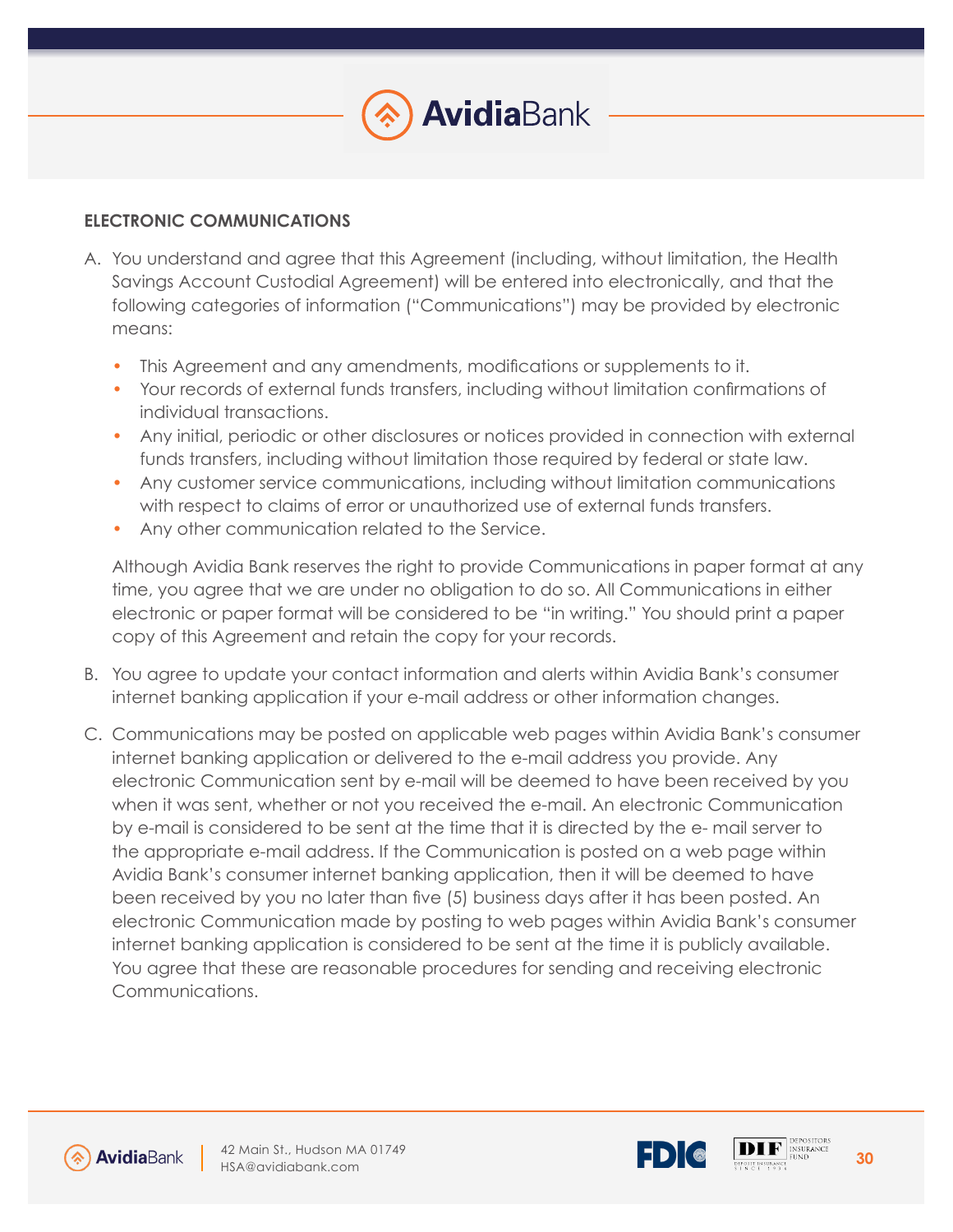

### **HARDWARE AND SOFTWARE REQUIREMENTS FOR ELECTRONIC COMMUNICATIONS**

In order to access and retain Communications, you must have:

- An Internet browser that supports 128-bit encryption, such as Mozilla Firefox 2.0 or above, Internet Explorer version 6.0 or above, or Apple's Safari (all versions).
- An e-mail account and e-mail software capable of reading and responding to your e-mail.
- A personal computer, operating system and telecommunications connections to the Internet capable of supporting the foregoing.
- Sufficient electronic storage capacity on your computer's hard drive or other data storage unit.
- A printer that is capable of printing from your browser and e-mail software.

### **PRIVACY POLICY AND CONFIDENTIALITY**

Avidia Bank regards your privacy and security with the utmost importance, and is committed to safeguarding any information that you share with us. In order to provide the external funds transfer feature, we must obtain certain personal information about you, your accounts, and your transactions (referred to herein as "User Information"). You represent that you have the right to provide such User Information and that you give us the right to use the User Information in accordance with our privacy policy.

### **CONTACT IN THE EVENT OF UNAUTHORIZED TRANSFER**

If you believe your password has been lost or stolen, or that someone has transferred or may transfer money from your account without your permission, call: **(855) 248-6311** or e- mail: HSA@avidiabank.com, or write to Avidia Bank, 42 Main Street, Post Office Box 370, Hudson MA 01749.





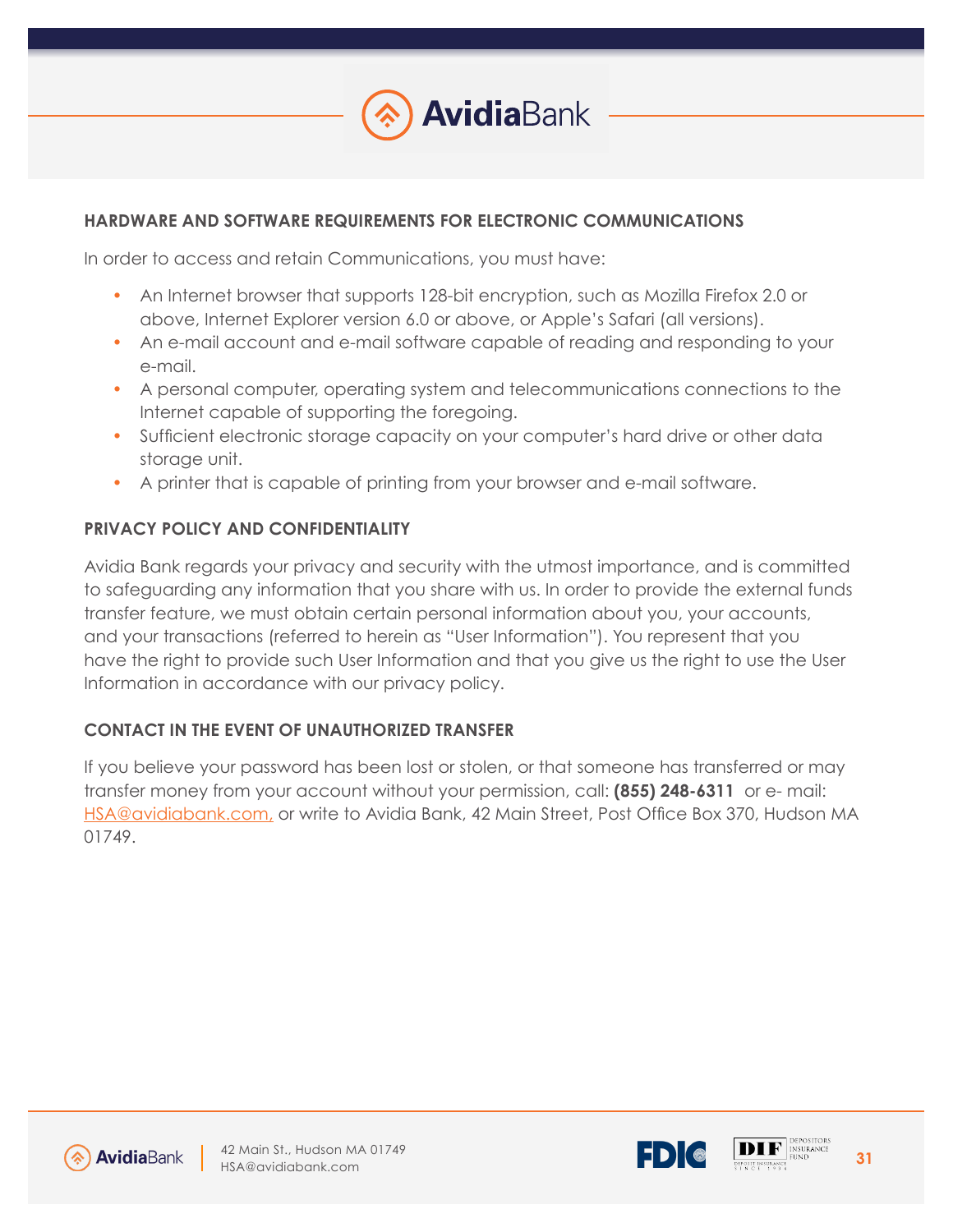# **CONSUMER LIABILITY**

You agree to notify Avidia Bank AT ONCE if you identify unauthorized external funds transfers or if your password has been lost or stolen. You can see a complete statement of all your funds transfers affected or pending at any time by clicking on the History tab within Avidia Bank's consumer internet banking application. If your statement shows transfers that you did not make, notify Avidia Bank AT ONCE. If you contact Avidia Bank within 2 business days, you can lose no more than \$50 if someone used your password without your permission. If you do NOT tell Avidia Bank within 2 business days after you learn of the loss or theft of your password, and we can prove we could have stopped someone from using your password without your permission if you had told Avidia Bank, you could lose as much as \$500. If you do not tell Avidia Bank within 60 days after the transfer was posted to your statement, you may not get back any money you lost after the 60 days, if Avidia Bank can prove that we could have stopped someone from taking the money if you had told us in time.

### **BUSINESS DAYS**

The external funds transfer feature will process requests for transfers on business days. Our business days are Monday through Friday. External transfers created after 7 PM EST are considered to occur on the next business day. Holidays and Bank Holidays are not included.

### **TYPES OF TRANSFERS**

External funds transfers can be between accounts at Avidia Bank and other financial Institutions You may transfer funds externally between any two of your accounts about which you have provided the necessary information to initiate and complete an external funds transfer. You may identify up to eight (8) active external accounts at one time. External funds transfer may not be available at all times. Avidia Bank may from time to time make available additional or new features. You will be approved or declined for any such additional service at Avidia Bank's sole discretion and additional terms and conditions may apply. Please ensure that you have sufficient funds to effect any external funds transfers from your Accounts. Avidia Bank may at any time decline to effect any external fund transfers where we have been unable to verify account ownership or where we believe it may violate applicable law.





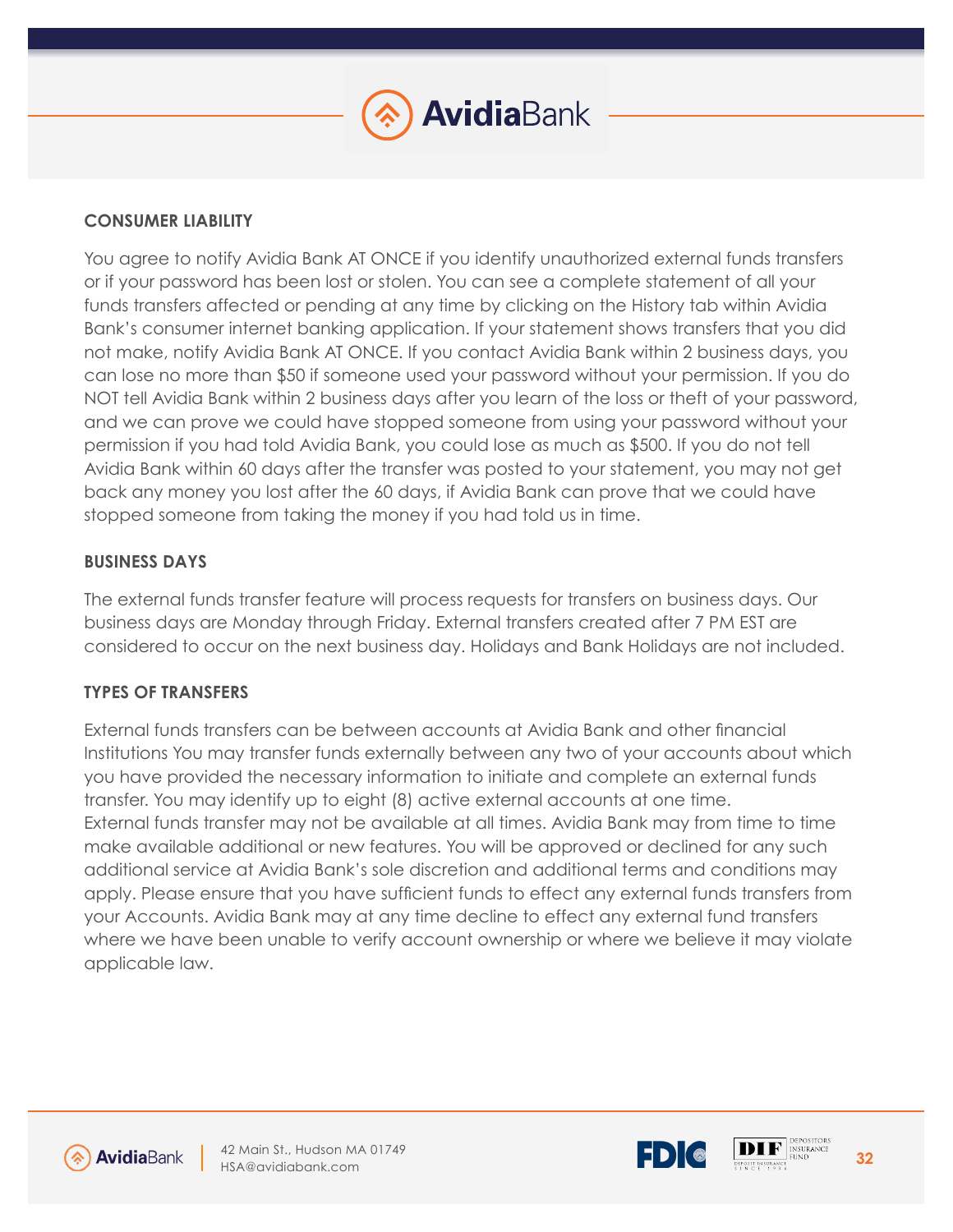

### **FEES**

There is no fee for using the Funds Transfer service.

## **FREQUENCY OF TRANSFERS**

Avidia Bank does not limit the number of external funds transfers you may make; however, you we may from time to time for security and risk management reasons modify the limit on the number of transfers you can make using our the external funds transfer feature.

### **DOLLAR AMOUNT OF TRANSFERS**

When you initiate an External Transfer from your account at another financial institution to your HSA, you are initiating an ACH debit transfer to your external account and a corresponding credit to your Deposit Account. These credits will be available for withdrawal no later than five business days after you initiate the External Transfer.

### **TRANSFERS SUBJECT TO THE RULES OF THE ACCOUNTS**

External funds transfers are also subject to the rules and regulations governing the related accounts. You agree not to effect any external funds transfers from or to accounts that are not allowed under the rules or regulations applicable to such accounts including, without limitation, rules or regulations designed to prevent the transfer of funds in violation of OFAC regulations.

### **REJECTION OF TRANSFERS**

Avidia Bank reserve the rights to decline any funds transfer requests, to submit funds transfer instructions or orders, to cancel funds transfer requests, or to carry out change or cancellation requests initiated by you.





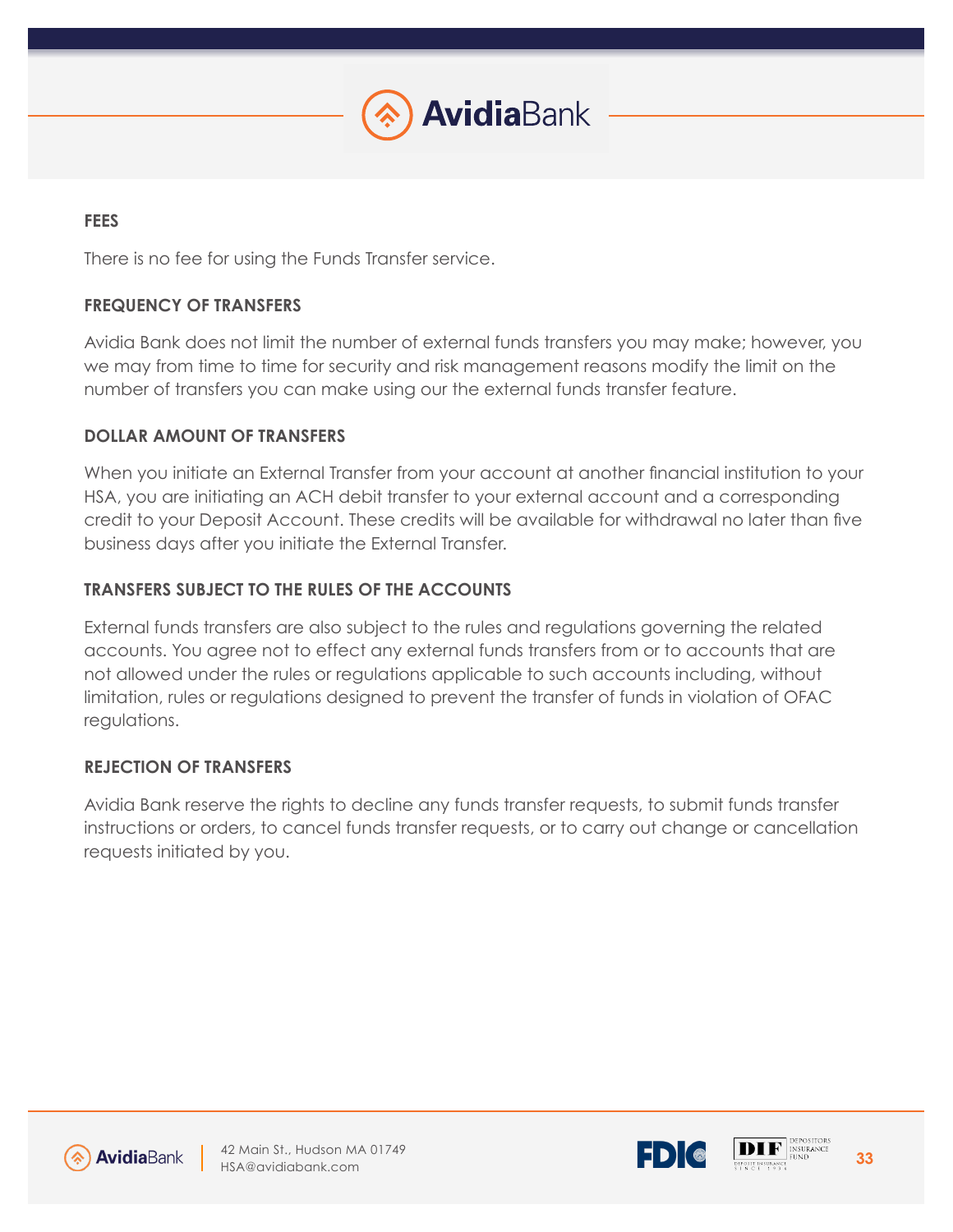

### **AUTHORIZATION**

You authorize Avidia Bank to select any means to execute your external funds transfer instructions. You understand that to affect your external funds transfer instructions, Avidia Bank utilizes the Automated Clearing House (ACH) and follows the applicable ACH Operating Rules and Guidelines as published by the National Automated Clearinghouse Association (NACHA). If you are performing external funds transfer to transfer funds from another financial institution to the Account, these funds may not be available until the fifth business days after you initiate the transfer. If the aforementioned external funds transfer is returned by the other financial institution, Avidia Bank will charge your Account and or other accounts owned by you at Avidia Bank for either the entire or a portion of the amount returned. We reserve the right to resubmit the entire dollar amount or a portion of the aforementioned transaction to the other financial institution based upon the reason for the return. You understand there may be a fee associated with such collection imposed by the other financial institution. You understand and agree that Avidia Bank may impose additional charges in connection with your external funds transfer transactions. In the event there is an additional charge, Avidia Bank will notify you of such fee in advance of the transaction. You understand and agree that in the event Avidia Bank is unable to execute your funds transfer request utilizing the ACH, we may utilize other established payment mechanisms in order to complete your funds transfer instructions, such as wire transfer or check.

### **SUSPENSION AND REINSTATEMENT OF FUNDS TRANSFER SERVICE**

If Avidia Bank encounters a problem with your use of the external funds transfer feature where we cannot collect with respect to any of your funds transfers as described above, we reserve the right to suspend your right to use the external funds transfer feature. You understand and agree that such action is reasonable for Avidia Bank to take in order to protect itself (and Depository) from loss. In the event of such suspension, you may request reinstatement of your external funds transfer service by e-mailing Avidia Bank at HSA@avidiabank.com or calling 855-248-6311. Avidia Bank reserves the right at our discretion to grant or deny your reinstatement of external funds transfer privilege. In the event your external funds transfer privileges are reinstated, Avidia Bank reserves the right to lower your per-transaction and monthly dollar limits. Based upon your subsequent usage of external funds transfer, Avidia Bank at its sole discretion may restore your daily and monthly limits (see "Dollar Amount of Transfers," above).





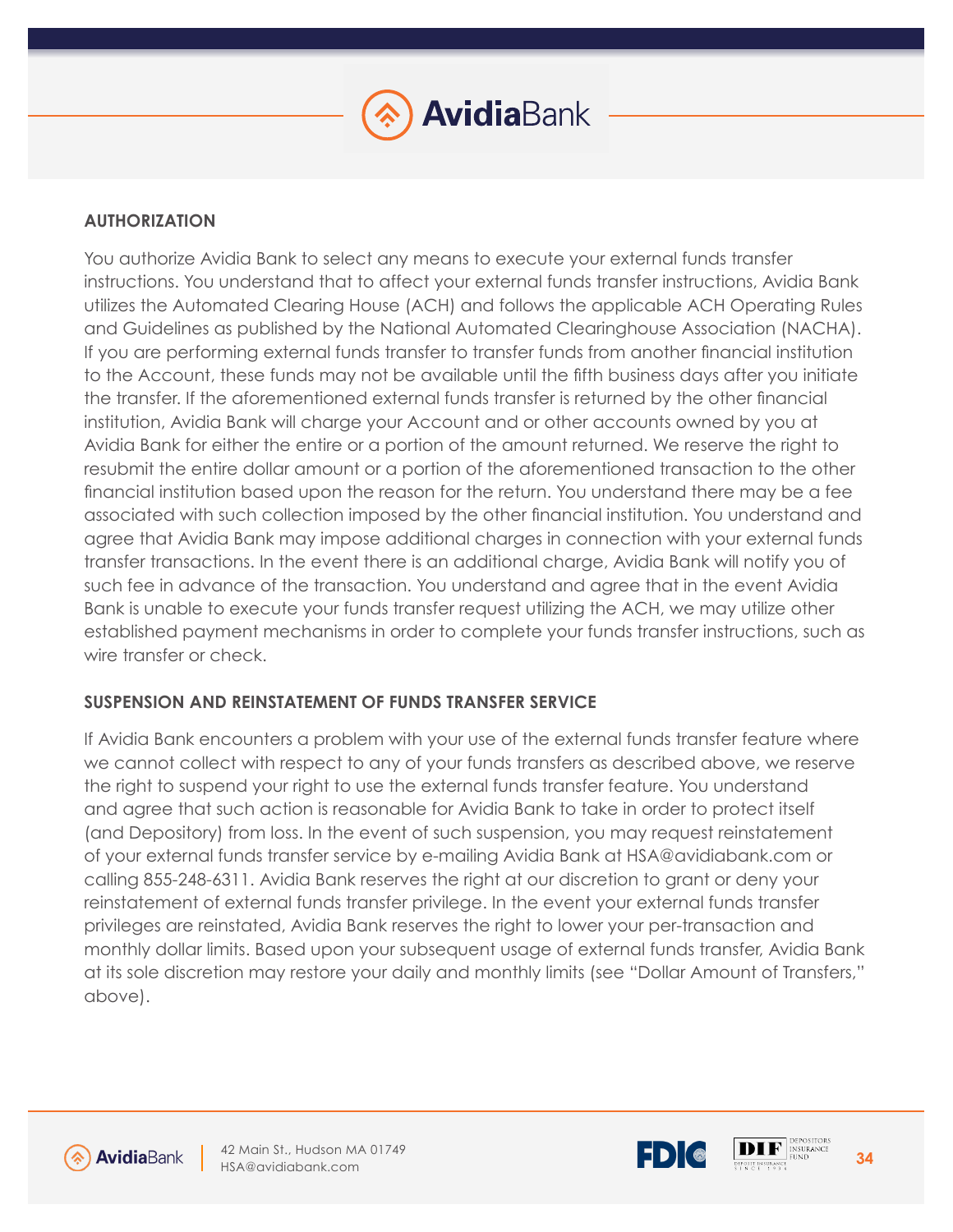### **DOCUMENTATION**

You may access a statement of all external funds transfers completed or pending at any time by clicking on the history tab within Avidia Bank's consumer internet banking application. If an external funds transfer could not be completed, depending on the reason for its failure, you will receive either an automated e-mail alert from Avidia Bank or we will notify you to contact the other financial institution. Upon notification from the other financial institution that the external funds transfer has failed, Avidia Bank will make a reasonable effort to complete the transfer again before contacting you.

### **YOUR RESPONSIBILITY FOR ERRORS**

You understand that Avidia Bank must rely on the information provided by you to establish an external transfer and you authorize us to act on any instruction which has been or reasonably appears to have been sent by you, to execute an external funds transfer instructions on your behalf. You understand that financial institutions receiving the external funds transfer instructions may rely on such information as well. Besides transmitting the initial small dollar test transactions when a new external transfer is established by you, Avidia Bank is not obligated to take any further steps to confirm or authenticate such instructions and will act on them without getting further confirmation. You understand that if you provide Avidia Bank with incorrect information or if there is any error in your instruction we will make all reasonable efforts to reverse or delete such instructions, but you accept full responsibility for losses resulting from any of your errors, duplication, ambiguities or fraud in the information that you provide. You agree not to impersonate any person or use a name that you are not authorized to use. If any information you provide is untrue, inaccurate, not current or incomplete, Avidia Bank reserves the right to recover from you any costs or losses incurred as a direct or indirect result of the inaccurate or incomplete information.

### **ERROR REPORTING AND CLAIMS**

In case of errors or questions about your funds transfers, telephone us at (855) 248-6311 or send us an e-mail at HSA@avidiabank.com or mail us at Avidia Bank, 42 Main Street, PO Box 370, Hudson MA 01749. You should contact Avidia Bank as soon as you can, if you think your statement is wrong or if you need more information about a transfer listed on the statement. You can see a complete statement of all your external funds transfers completed or pending at any time by clicking on the history tab within consumer internet banking. Avidia Bank must hear from you no later than 60 days after we sent you the FIRST statement on which the problem appeared.



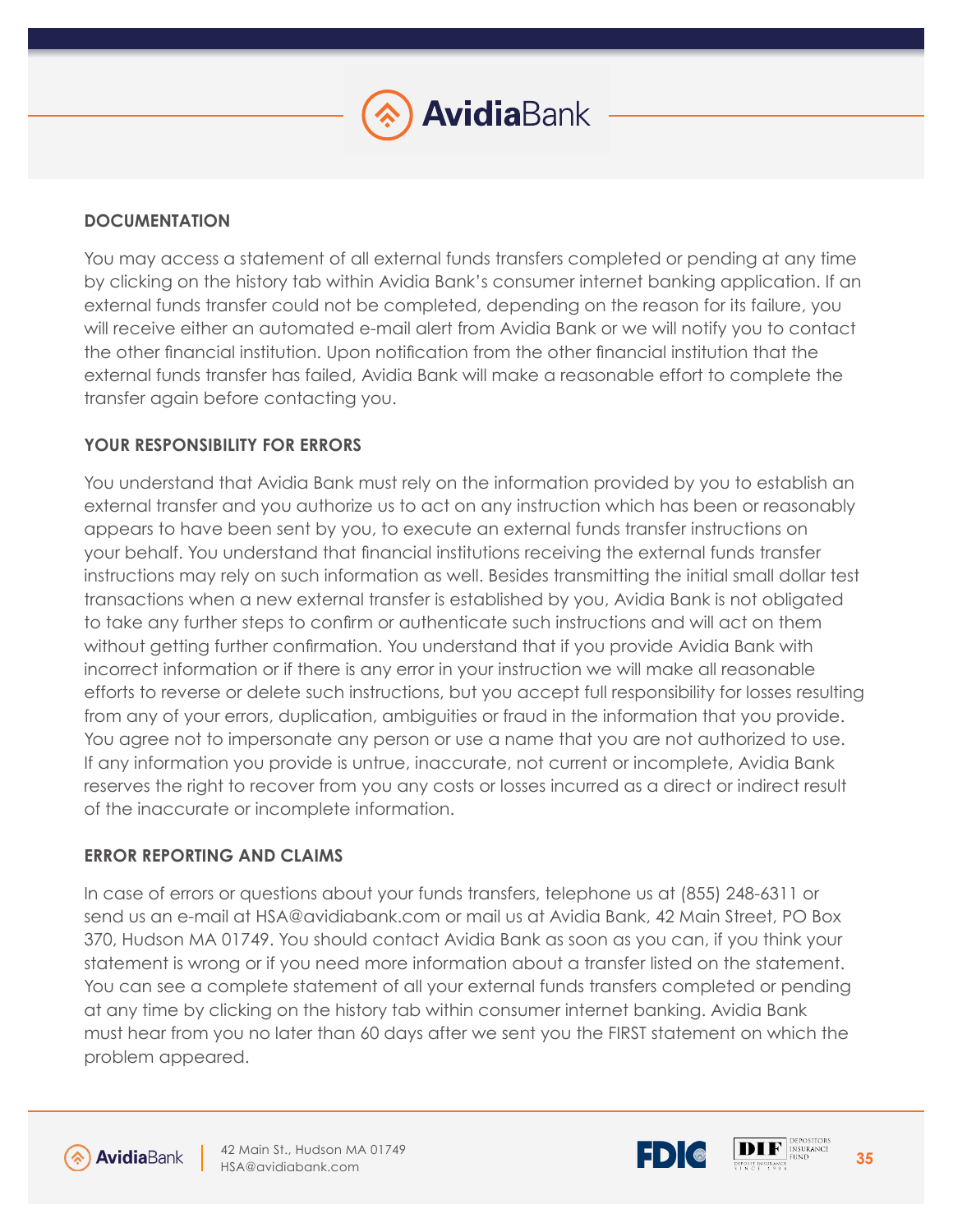

- 1. Tell us your name, and the account number of the Account to which the error relates.
- 2. Describe the error or the transfer you are unsure about, and explain as clearly as you can why you believe it is in error or why you need more information. (3) Tell us the dollar amount of the suspected error.

If you tell us orally, Avidia Bank may require that you send us your complaint or question in writing within 10 business days. Avidia Bank will determine whether we committed an error within 10 business days after we hear from you and will correct any error promptly. However if Avidia Bank needs more time, we may take up to 45 days to investigate your complaint or question. If Avidia Bank decides we need more time to complete the investigation, we will credit or debit the applicable accounts within 10 business days for the amount you believe is in error, so that you or your intended recipient will have use of the money during the time it takes us to complete our investigation. If Avidia Bank ask you to put your question or complaint in writing and we do not receive it within 10 business days, we may not credit/debit the applicable accounts. For new accounts, Avidia Bank may require 20 business days to credit your account for the amount you think is in error. Avidia Bank will tell you the results of our investigation within three business days after its completion. If Avidia Bank determines that we did not make an error, we will send you a written explanation. You may ask for copies of the documents we used in our investigation. Avidia Bank is not responsible for errors, delays and other problems caused by or resulting from the action or inaction of financial institutions holding the account of your recipient. Although Avidia Bank will try to assist you in resolving any such problems, you understand that any such errors, delays or other problems are the responsibility of the relevant financial institution or the recipient. Any rights you may have against a financial institution for such errors, delays or other problems are subject to the terms of the agreements you have with such financial institution, including any time limits during which complaints must be made.

# **PROPRIETARY RIGHTS**

You acknowledge and agree that Avidia Bank and/or our service provider owns all rights in and to the external funds transfer feature. You are permitted to use the Service only as expressly authorized by this Agreement.





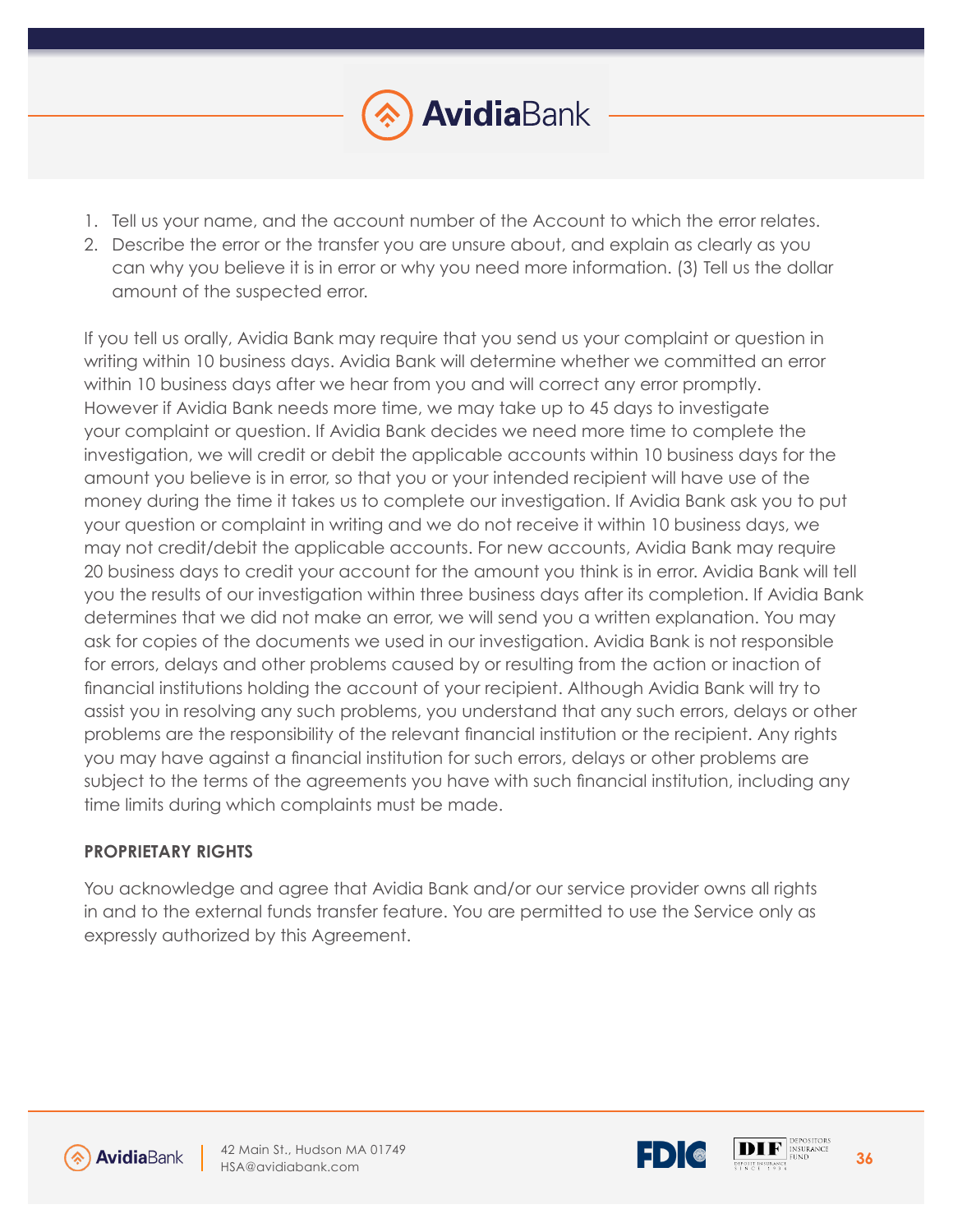

#### **NO UNLAWFUL OR PROHIBITED USE**

As a condition of using external funds transfer, you warrant to Avidia Bank that you will not use this feature for any purpose that is unlawful or is not permitted, expressly or implicitly, by the terms of this Agreement or by any applicable law or regulation. You may not obtain or use external funds transfer to obtain any materials or information through any means not intentionally made available or provided for through this feature. You agree that these warranties and representations will remain in full force and effect even if this Agreement terminates for any reason.

### **SERVICE CHANGES AND DISCONTINUATION**

Avidia Bank may modify or discontinue the external funds transfer feature associated with your Account, with or without notice, without liability to you, any other user or any third party. Avidia Bank reserve the right, subject to applicable law, to terminate your Account and your right to use the external funds transfer feature at any time and for any reason, including without limitation if we, in our sole judgment, believe you have engaged in conduct or activities that violate any of the terms of this Agreement or the rights of Avidia Bank, or if you provide us with false or misleading information. Avidia Bank reserves the right to charge a fee for the use of the external funds transfer feature and any additional services or features that we may introduce. If Avidia Bank decides to begin charging a fee for external funds transfers, we will notify you by mail or electronically prior to enacting the fee. You understand and agree that you are responsible for paying all potential fees associated with the use of external funds transfer. You may terminate this service at any time by calling 1-855-248-6311 or by e-mailing HSA@avidiabank.com.

### **SECURITY PROCEDURES**

You understand that the financial institution at which an account is maintained may contact Avidia Bank to verify the content and authority of funds transfer instructions and any changes to those instructions. You understand that, as your agent, Avidia Bank may provide to such financial institution such information as may be required to verify the instructions and may constitute a valid security procedure at the other financial institution according to their rules governing such account.





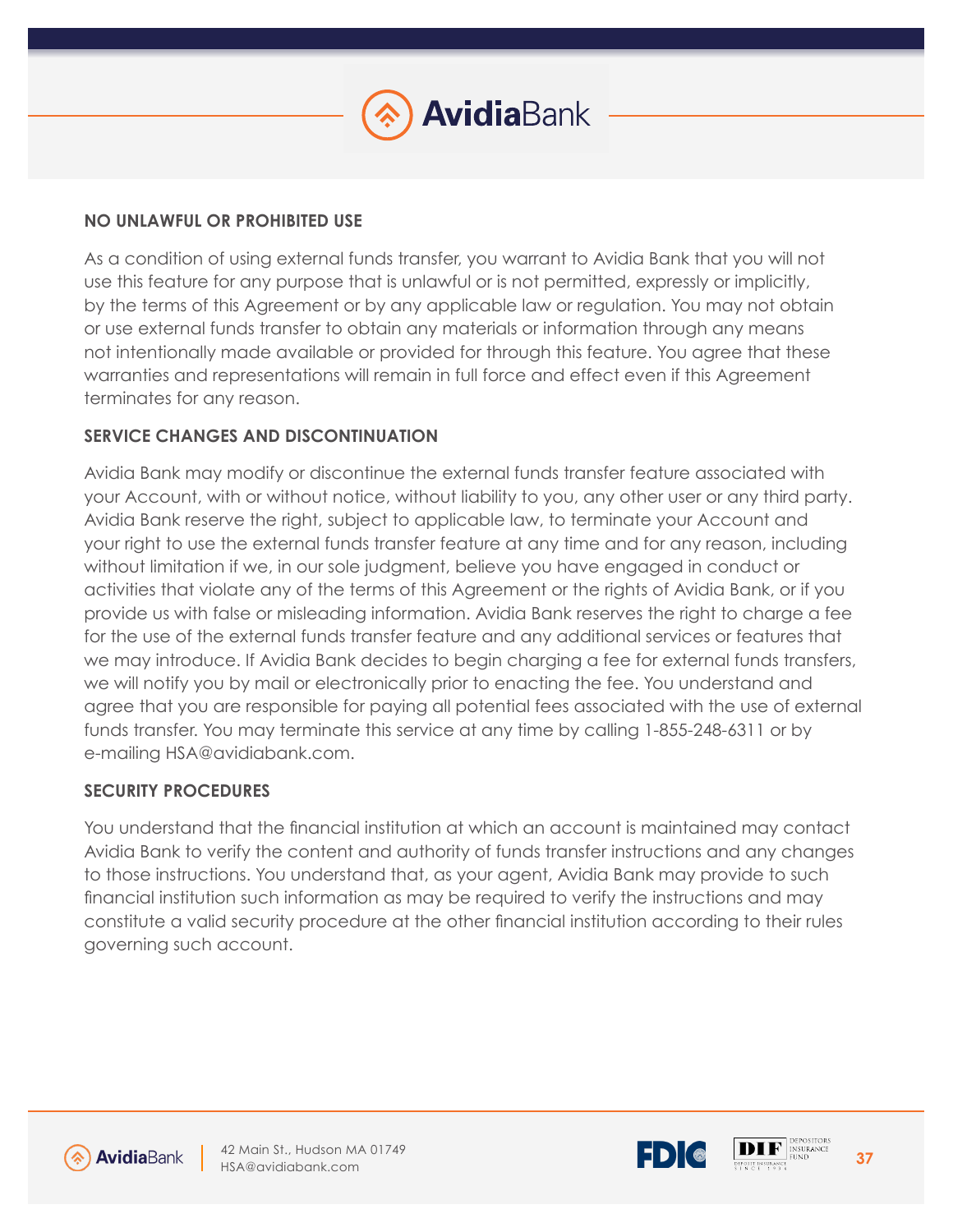

### **DEVIATING FROM SECURITY PROCEDURES**

You agree to allow Avidia Bank to authorize any financial institution at which you have an account (including, without limitation, Depository, if different from Avidia Bank) to accept funds and transfer instructions in accordance with any authorization procedures as may be agreed upon from time to time between you and such financial institution, or between Avidia Bank, on your behalf, and such financial institution, without verifying the instructions under the established security procedures, regardless of whether such security procedures were agreed by you directly or by Avidia Bank on your behalf. In addition you agree that Avidia Bank may authorize such financial institutions to charge and debit your accounts based solely on these communications.

### **ACCOUNT NUMBER POLICY**

If funds transfer instructions identify a bank or beneficiary by name and account number, the relevant financial institution may execute those instructions by reference to the number only, even if the number does not correspond to the name. You understand that such financial institutions may not investigate discrepancies between names and numbers. In addition, you agree that Avidia Bank and Depository have no responsibility to investigate discrepancies between names and numbers.

# **JOINT ACCOUNT HOLDER**

When creating or executing an external funds transfer, you confirm that, if any of your accounts is a joint account, your joint account holder has consented for you to use your accounts for the external funds transfer service.

### **MEANS OF TRANSFER**

You authorize Avidia Bank to select any means we deem suitable to provide your funds transfer instructions to the applicable financial institution. These choices include banking channels; electronic means, funds transfer systems, mail, courier, or telecommunications services, intermediary banks and other organizations. You agree to be bound by the rules and regulations that govern the applicable funds transfer systems, such as the Clearing House Interbank Payments System (CHIPS) Rules and Administrative Procedures or the ACH Operating Rules and Guidelines published by NACHA. Avidia Bank shall make all reasonable efforts to ensure that your transfer requests are processed on time; however, we reserve the right to hold funds beyond the normal period (for incoming or outgoing transfers) and any interest is earned will be the property of Avidia Bank.





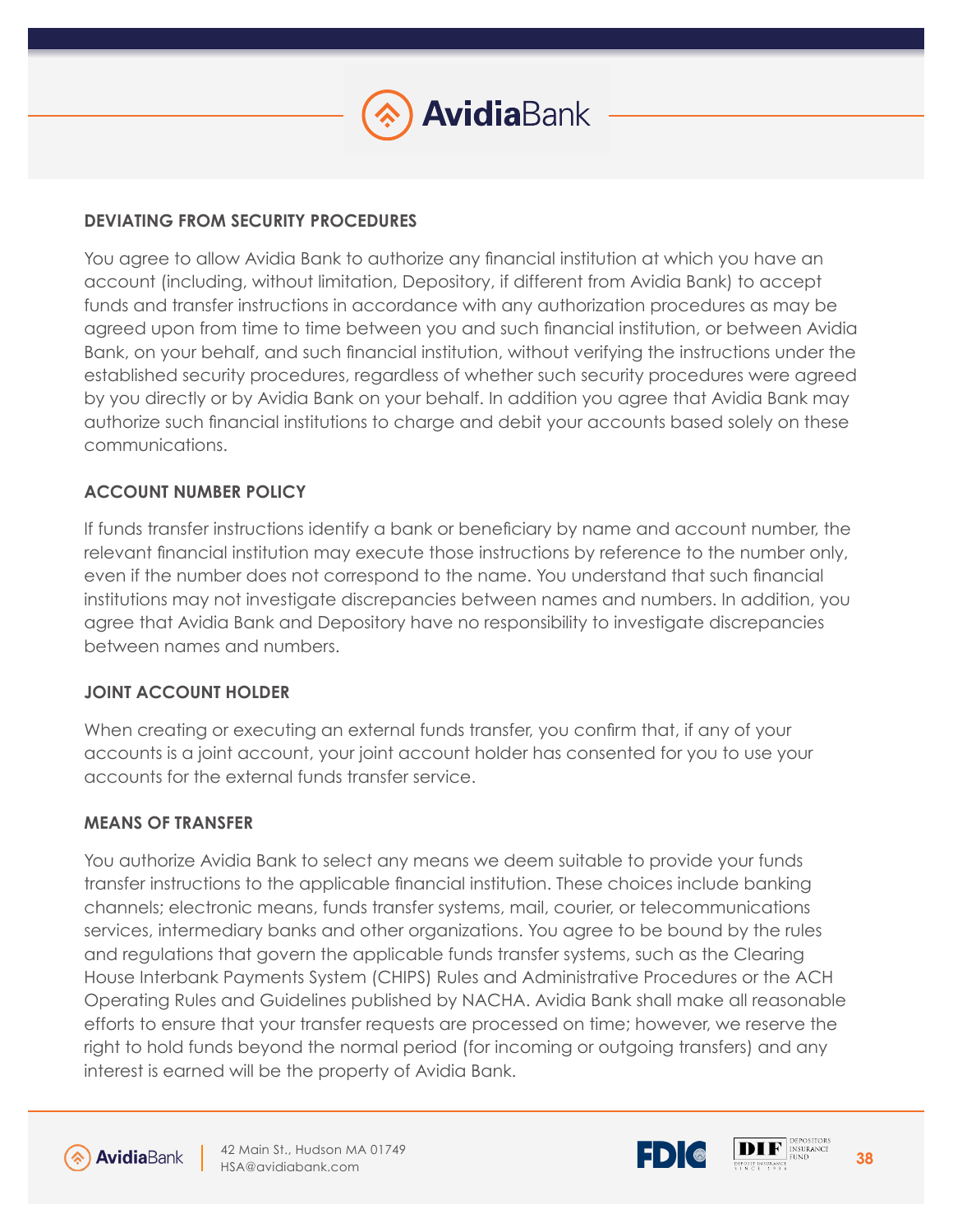### **AVIDIA BANK'S LIABILITY**

If Avidia Bank does not provide an external funds transfer instruction on time, if we cause an incorrect amount to be removed from an Account or if we cause funds from an Account to be transferred to any account other than the Account or Recipient's account specified in the applicable external funds transfer instruction, we shall be responsible for returning the improperly transferred funds and/or for directing any misdirected funds to the proper Account or intended recipient's account. Avidia Bank is not responsible or liable if your or the Recipient's financial institution's system fails and we are unable to complete the transfer.

Except as otherwise required by law, Avidia Bank shall in no other event be liable for any losses and damages other than those arising from gross negligence or willful misconduct on our part or if we breach a representation or warranty of Avidia Bank hereunder.

- You agree that your transfer instructions constitute authorization for us to complete the transfer.
- You represent and warrant to us that you have enough money in the applicable Accounts to make any funds transfer you request that we make on your behalf through the external funds transfer service.
- You understand and agree that Avidia Bank is not liable under any circumstances for any losses or damages if, through no fault of ours, you do not have enough money to make the funds transfer and the funds transfer is not completed or is later reversed or if your financial institution does not verify account ownership or your financial institution does not permit the transfer or the funds transfer would exceed the credit limit on any applicable overdraft line.
- You also understand and agree that Avidia Bank is not responsible for any losses or damages if circumstances beyond our control (such as fire or flood) prevent us from executing an external funds transfer if you knew about the incident prior to initiating the external funds transfer order.

### **LIMITATION OF WARRANTY AND LIABILITY**

You understand and agree that Avidia Bank's external funds transfer service is provided "as- is" except as otherwise provided in this agreement or as required by law, we assume no responsibility for the timeliness, deletion, mis-delivery or failure to store any user communications or personalization settings. You understand and expressly agree that





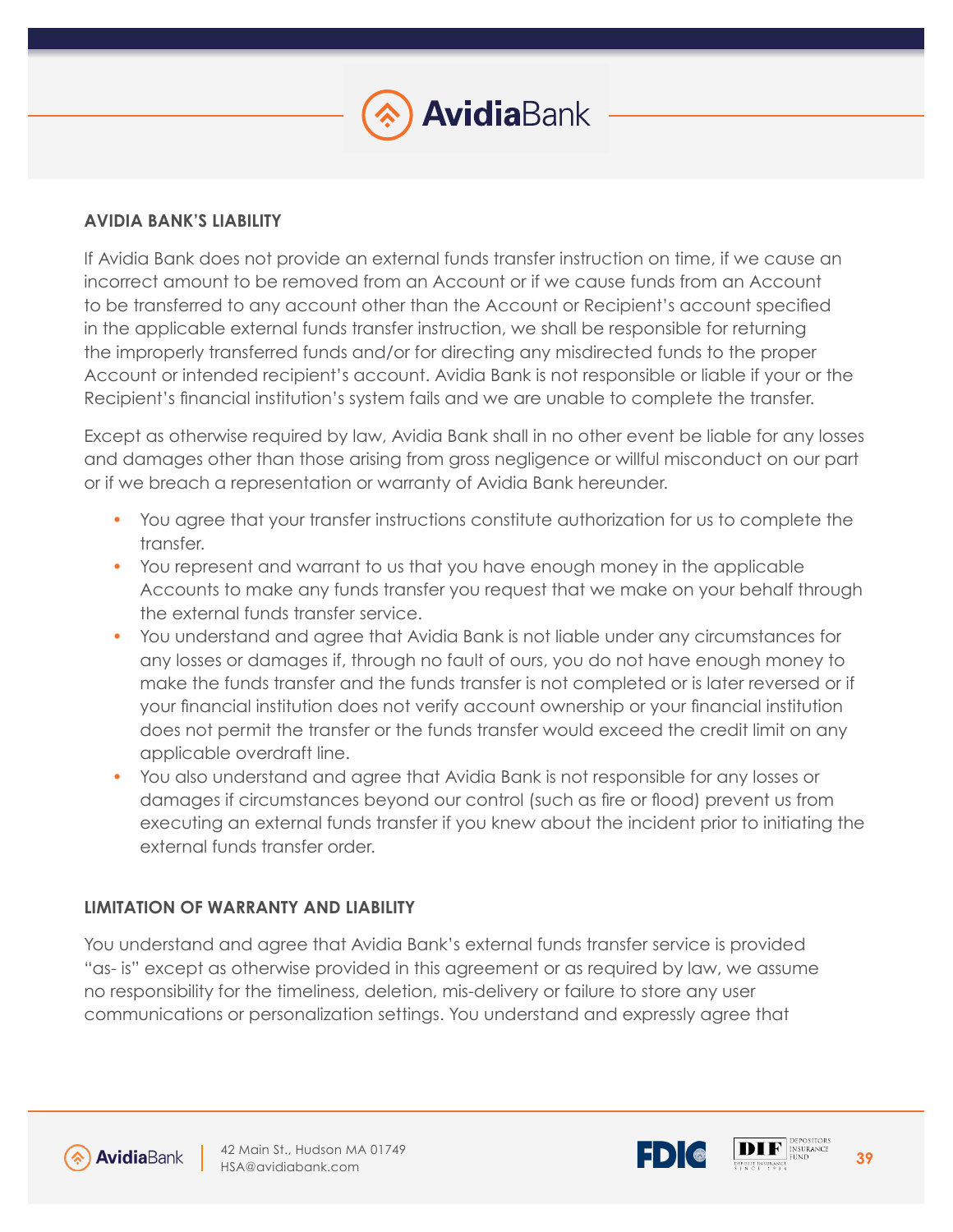

use of the external funds transfer service is at your sole risk, that any material and/or data downloaded or otherwise obtained through the use of the external funds transfer service is downloaded or obtained at your own discretion and risk and that you will be solely responsible for any damages, including without limitation damage to your computer system

Or loss of data that results from the download or the obtaining of such material and/or data;

Except as expressly set forth on Avidia Bank's consumer internet banking application or in this Agreement, we disclaim all warranties of any kind, express or implied, including without limitation any warranty of merchantability, fitness for a particular purpose or non-infringement of intellectual property or third party rights, and we make no warranty or representation regarding the results that may be obtained from the use of the external funds transfer service, the accuracy or reliability of any information obtained through the external funds transfer service, the accuracy of any information retrieved by Avidia Bank from the accounts or that the external funds transfer service will meet any user's requirements, be uninterrupted, timely, secure or error free,except as described in this agreement, we will not be liable for any direct, indirect, incidental, special, consequential or punitive damages of any kind resulting from the use of or the inability to use the external funds transfer service, any inaccuracy of any information or amount retrieved by us from the accounts, any breach of security caused by a third party, any transactions entered into based on the external funds transfer service, any loss of, unauthorized access to or alteration of a user's transmissions or data or for the cost of procurement of substitute goods and services, including but not limited to damages for loss of profits, use, data or other intangibles, even if we had been advised of the possibility of such damages.

### **INDEMNIFICATION**

You agree to indemnify, defend and hold harmless Avidia Bank, its affiliates, partners, officers, directors, employees, consultants, service providers and agents from any and all third party claims, liability, damages and/or costs (including, but not limited to, attorneys fees) arising from your use of the external funds transfer service, our reliance on the information, instruction, license and/or authorization provided by you under or pursuant to this Agreement, your violation of the Terms or your infringement, or infringement by any other user of your external funds transfer account, of any intellectual property or other right of any person or entity.